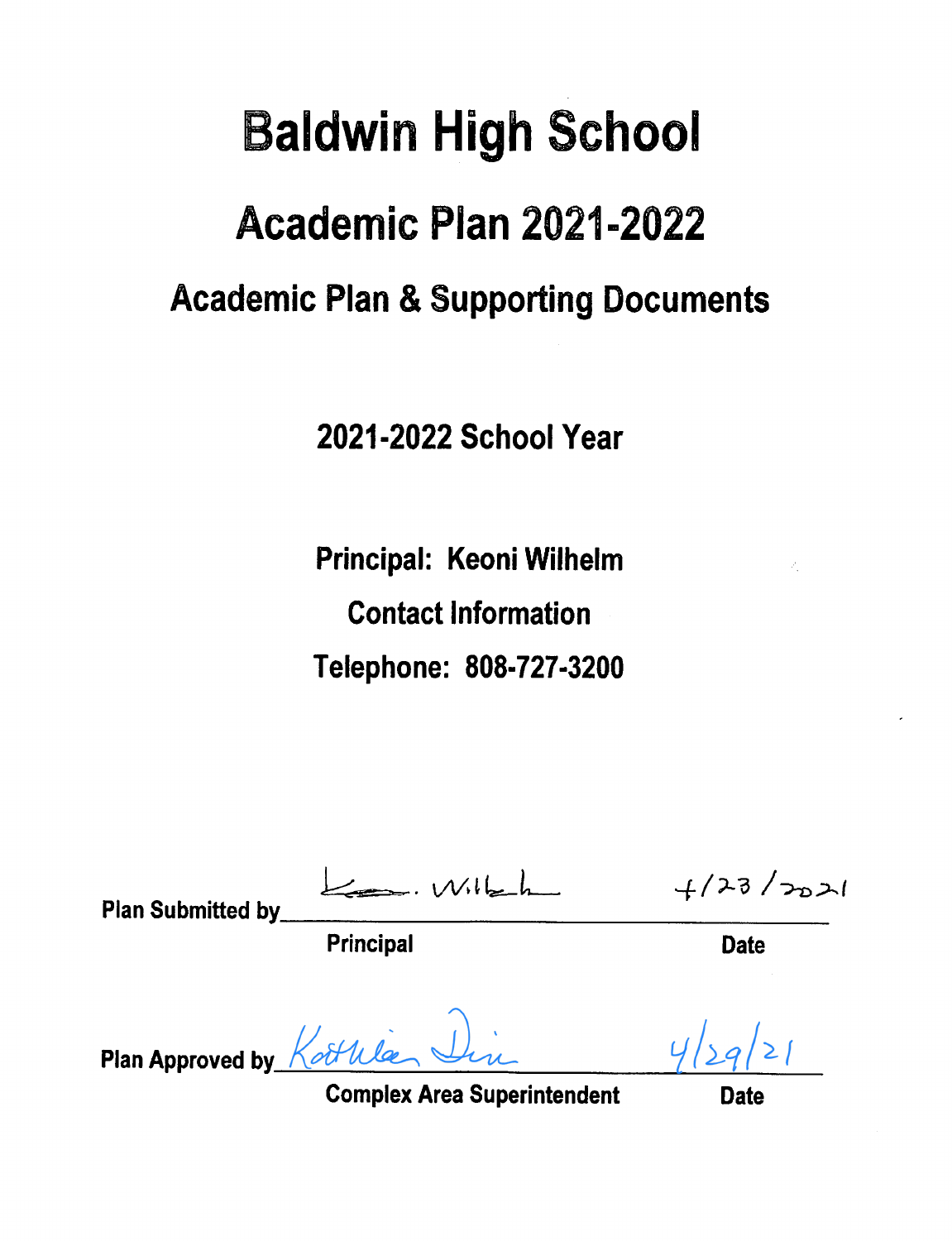

# **2021 Academic Plan, School Year 2021-22**

### **Henry Perrine Baldwin High School**

Developing a collaborative Academic Plan framed by the HIDOE Learning Organization is the foundation for a forward focused 3-Year Academic Plan. An effective Academic Plan utilizes existing school resources to improve and/or introduce new ideas that accelerate the school community's knowledge about ending achievement gaps and providing equitable services for all students. A forward focused Academic Plan clearly describes a school's Theory of Action that incorporates the following:1) analyzing data to explain achievement gaps; 2) incorporating measurable outcomes that inform a school how to close the achievement gap; and, 3) applying contextual and community measurements and assessments.

Starting from a comprehensive needs assessment, schools design measurable outcomes from the study of organizational, instructional, and student support systems. The measurable outcomes are implemented and improved through Plan, Do, Study, Act (PDSA) cycles, and systemized by leading indicators.

#### **HIDOE Learning Organization**

**Pipeline of Emerging Ideas:** To prepare for emerging trends, advancements and changes that impact education, ideas are tried and vetted by our schools and teams, some will advance to support the core.

● The **Pipeline of Emerging Ideas** is linked to the HIDOE 2020-30 Strategic Plan (page 5).

**Innovation in Support of the Core:** New strategies and systems for delivering teaching and learning. High-Impact strategies: School Design, Teacher Collaboration, Student Voice.

● The 3-Year Academic Plan incorporates School Design and Student Voice for **Innovation in Support of the Core** (pages 3-4).

**Teaching & Learning Core:** Focus: equity and excellence in core curriculum and supports

● The 3-Year Academic Plan is structured by the HIDOE Learning Organization, and it is founded on the **Teaching & Learning Core** (page 2).

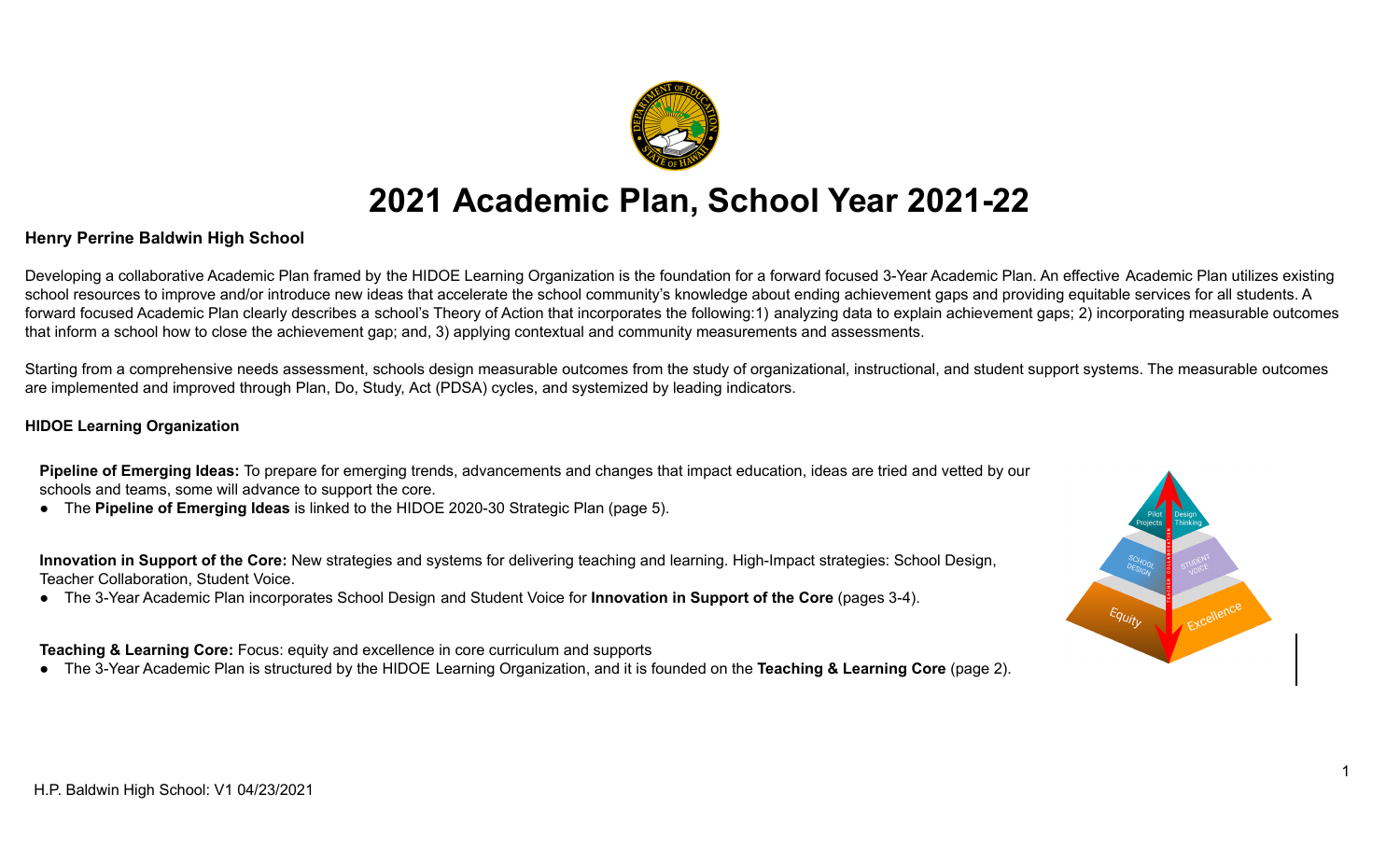

## **Teaching & Learning Core: Equity and Excellence**

In order to address equity, list the targeted subgroup(s) and their identified needs. Specifying enabling [activities](https://docs.google.com/document/d/1_CBCCCUPTqpr2sEeh1fQ9EUVupyhBBZlYUdzcm9zCw0) in the academic plan should address identified subgroup(s) and their needs.

| <b>Achievement Gap</b>                                                                                                                                                                                                                                                                                                                                                                                                                                                                                                                                                                                                                                                                                                                                                                                                                                                                                                                                             | <b>Theory of Action</b>                                                                                                                                                                                                                                                                                                                                                                          | <b>Enabling Activity</b>                                                                                                                                                                                                                                                                                                                                                                                                                                                                                                                                                                                                                                                                                                                                                                                                                                                                                 |
|--------------------------------------------------------------------------------------------------------------------------------------------------------------------------------------------------------------------------------------------------------------------------------------------------------------------------------------------------------------------------------------------------------------------------------------------------------------------------------------------------------------------------------------------------------------------------------------------------------------------------------------------------------------------------------------------------------------------------------------------------------------------------------------------------------------------------------------------------------------------------------------------------------------------------------------------------------------------|--------------------------------------------------------------------------------------------------------------------------------------------------------------------------------------------------------------------------------------------------------------------------------------------------------------------------------------------------------------------------------------------------|----------------------------------------------------------------------------------------------------------------------------------------------------------------------------------------------------------------------------------------------------------------------------------------------------------------------------------------------------------------------------------------------------------------------------------------------------------------------------------------------------------------------------------------------------------------------------------------------------------------------------------------------------------------------------------------------------------------------------------------------------------------------------------------------------------------------------------------------------------------------------------------------------------|
|                                                                                                                                                                                                                                                                                                                                                                                                                                                                                                                                                                                                                                                                                                                                                                                                                                                                                                                                                                    | #1: School Culture & Socio-emotional Learning                                                                                                                                                                                                                                                                                                                                                    |                                                                                                                                                                                                                                                                                                                                                                                                                                                                                                                                                                                                                                                                                                                                                                                                                                                                                                          |
| Identify and describe an achievement gap including but not limited<br>to Special Education or English Learners or any other sub group.<br>The description must be gathered from a CNA such as Title I,<br>WASC Self Study, International Baccalaureate, and may include<br>additional local measurements.<br>#1: School Culture & Socio-emotional Learning<br>WASC Schoolwide Critical Area for Follow-up #1<br>(Self Study 2019):<br>School leadership and staff need to develop and implement a<br>system to ensure that the GLOs (and Nā Hopena A'o) are<br>embedded in curriculum, instruction, and assessment in order to<br>increase student achievement of the GLOs/HA.<br><b>WASC Schoolwide Critical Area for Follow-up #2</b><br>(Self Study 2019):<br>School leadership and staff need to develop a cohesive vision that<br>values teamwork, group decisions, and shared values in order to<br>support their work to improve student achievement. (SW1) | What is your Theory of Action (if-then) to improve the achievement<br>gap?<br>If a socio-emotional learning program that includes Na<br>Hopena A'o is implemented with integrity, then students will<br>be able to build positive relationships, manage personal<br>decision making, set and achieve goals, and understand<br>and manage emotions in order to improve academic<br>success. (SW1) | What are your <b>Enabling Activities</b> to improve the achievement gap?<br><b>Student Success</b><br>1. Students receive instruction in SEL strategies and HA<br>components.<br>2. Students practice SEL strategies and HA components<br>and engage in self reflection.<br>3. Students collaborate to identify innovative strategies<br>to incorporate SEL strategies and HA components in<br>the school/community.<br>4. Increase parent involvement through school website<br>(SW 4,7)<br>5. Holding parent & family engagement events (SW)<br>4,7)<br><b>Staff Success</b><br>1. Provide professional development related to<br>HĀ/Socio-emotional learning strategies.<br>2. Implement common HA/Socio-emotional learning<br>strategies schoolwide.<br>3. Staff will collaborate to identify and implement<br>common practices that connect to the school vision<br>to improve student achievement. |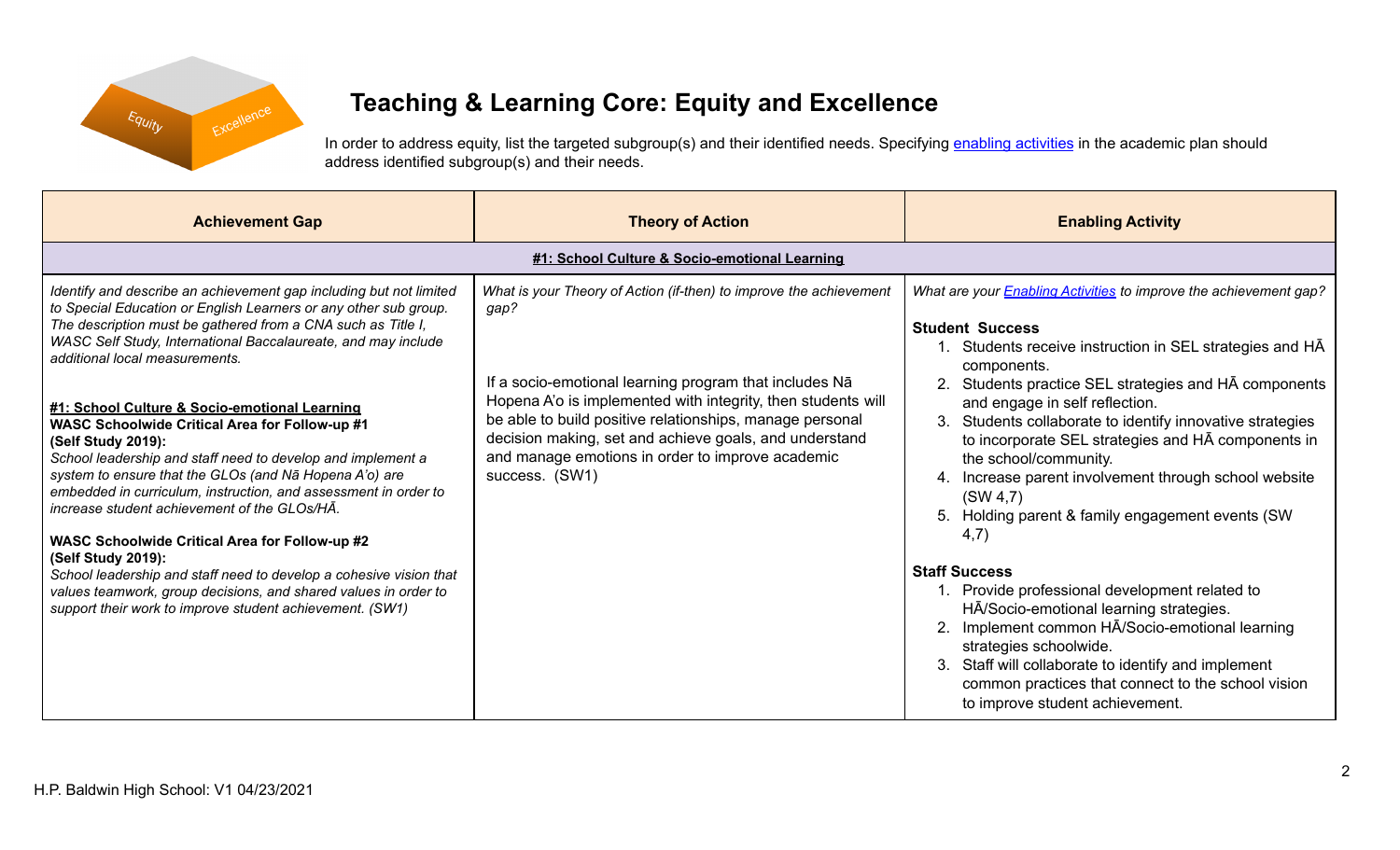

Describe here your complex/school contexts for School Design and Student Voice. Describe here your current and continuing initiatives that will further advance your 2020-21 School Design and Student Voice. Describe here your Conditions for Success for School Design and Student Voice.

| SY 2020-21 Measurable Outcomes                                                                                                                                                                                                                                                                                                                                                                                                                                                                                                                                                                          | SY 2021-22 Measurable Outcomes                                                                                                                                                                                                                                                                                                                                                                                                                                                                                                                                                                                        | SY 2022-23 Measurable Outcomes                                                                                                                                                                                                                                                                                                                                                                                                                |  |  |  |
|---------------------------------------------------------------------------------------------------------------------------------------------------------------------------------------------------------------------------------------------------------------------------------------------------------------------------------------------------------------------------------------------------------------------------------------------------------------------------------------------------------------------------------------------------------------------------------------------------------|-----------------------------------------------------------------------------------------------------------------------------------------------------------------------------------------------------------------------------------------------------------------------------------------------------------------------------------------------------------------------------------------------------------------------------------------------------------------------------------------------------------------------------------------------------------------------------------------------------------------------|-----------------------------------------------------------------------------------------------------------------------------------------------------------------------------------------------------------------------------------------------------------------------------------------------------------------------------------------------------------------------------------------------------------------------------------------------|--|--|--|
| #1: School Culture & Socio-emotional Learning                                                                                                                                                                                                                                                                                                                                                                                                                                                                                                                                                           |                                                                                                                                                                                                                                                                                                                                                                                                                                                                                                                                                                                                                       |                                                                                                                                                                                                                                                                                                                                                                                                                                               |  |  |  |
| What are your Measurable Outcomes around School Design and<br>What are your Measurable Outcomes around School Design and<br>Student Voice? What are you designing?<br>Student Voice? What are you designing?                                                                                                                                                                                                                                                                                                                                                                                            |                                                                                                                                                                                                                                                                                                                                                                                                                                                                                                                                                                                                                       | What are your Measurable Outcomes around School Design and<br>Student Voice? What are you designing?                                                                                                                                                                                                                                                                                                                                          |  |  |  |
| 1. All staff and students will receive professional<br>development/training on SEL strategies and HA<br>components<br>2. Common schoolwide SEL and HA practices are<br>identified<br>Students develop innovative strategies to incorporate<br>SEL strategies and HA components in the<br>school/community.<br>4. Teachers and staff will collaborate in PLCs to share<br>evidence of common SEL strategies and HA<br>components implemented.<br>5. A common SEL/HA measurement tool is designed to<br>gather evidence from the students, teachers, and<br>community about SEL/HA strategies implemented | 1. All staff and students will receive professional<br>development/training on SEL strategies and HA<br>components (sw6 iii (I))<br>2. Common schoolwide SEL and HA practices are<br>identified<br>Students develop innovative strategies to incorporate<br>SEL strategies and HA components in the<br>school/community.<br>4. Teachers and staff will collaborate in PLCs to share<br>evidence of common SEL strategies and HA<br>components implemented.<br>5. A common SEL/HA measurement tool is designed to<br>gather evidence from the students, teachers, and<br>community about SEL/HA strategies implemented | 1. Based on the measurement tool, 75% of staff are<br>implementing SEL/HA strategies.<br>2. Strategies developed by students will be incorporated<br>across the school/community.<br>Baseline data for staff and/or community is<br>3.<br>established using the SEL/HA measurement tool.<br>4. Teachers and staff will continue to collaborate in<br>PLCs to share evidence of common SEL strategies<br>and HA components implemented. (SW 2) |  |  |  |
| Why are you implementing them?<br>Based on WASC recommendations and in alignment with<br>State mandates, the school needs to create a cohesive vision<br>and design and implement an SEL program to improve<br>student emotional and academic needs.                                                                                                                                                                                                                                                                                                                                                    | Why are you implementing them?<br>Based on SY 2020-21 data, the school will need to continue<br>implementing strategies aligned to the vision and the SEL<br>program to improve student emotional and academic needs.                                                                                                                                                                                                                                                                                                                                                                                                 | Why are you implementing them?<br>Based on SY 2021-22 data, the school will need to continue<br>implementing strategies aligned to the vision and the SEL<br>program to improve student emotional and academic needs.                                                                                                                                                                                                                         |  |  |  |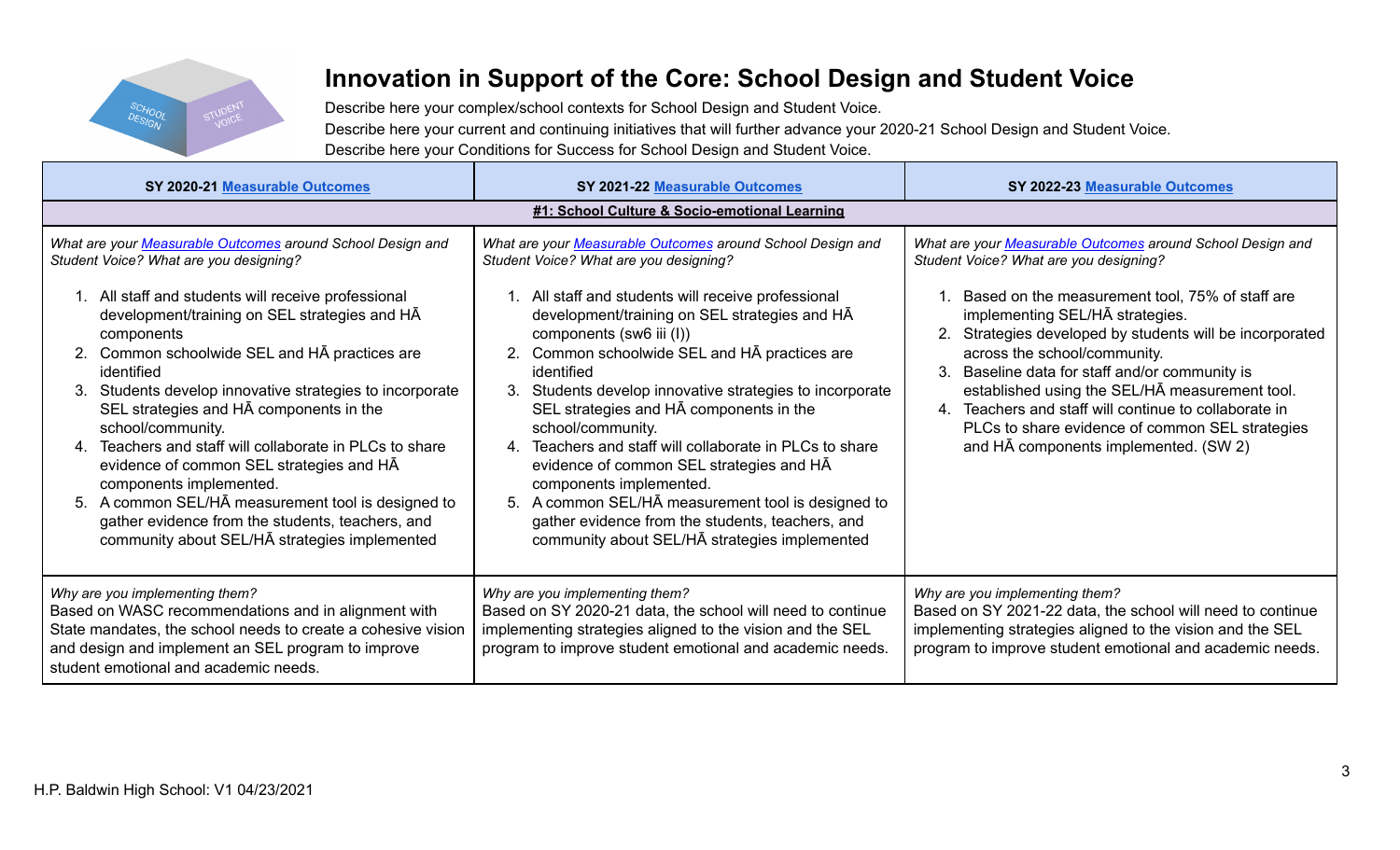| How will you know that they are causing an improvement?<br>Discipline and referral rates will decrease.<br>Decrease in chronic absenteeism.<br>3. Decrease in the number of Ds and Fs.<br>Staff and student perceptual data will show an<br>4.<br>increase in positive responses. | How will you know that they are causing an improvement?<br>Discipline and referral rates will decrease.<br>2. Decrease in chronic absenteeism.<br>3. Decrease in the number of Ds and Fs.<br>Staff and student perceptual data will show an<br>4.<br>increase in positive responses. | How will you know that they are causing an improvement?<br>1. Discipline and referral rates will decrease.<br>2. Decrease in chronic absenteeism.<br>3. Decrease in the number of D's and F's from SY<br>$2021 - 22$ .<br>4. Staff and student perceptual data will show an<br>increase in positive responses from SY 2021-22.<br>5. Panorama/SQS data will show an increase in positive<br>responses from SY 2021-22. |
|-----------------------------------------------------------------------------------------------------------------------------------------------------------------------------------------------------------------------------------------------------------------------------------|--------------------------------------------------------------------------------------------------------------------------------------------------------------------------------------------------------------------------------------------------------------------------------------|------------------------------------------------------------------------------------------------------------------------------------------------------------------------------------------------------------------------------------------------------------------------------------------------------------------------------------------------------------------------------------------------------------------------|
|-----------------------------------------------------------------------------------------------------------------------------------------------------------------------------------------------------------------------------------------------------------------------------------|--------------------------------------------------------------------------------------------------------------------------------------------------------------------------------------------------------------------------------------------------------------------------------------|------------------------------------------------------------------------------------------------------------------------------------------------------------------------------------------------------------------------------------------------------------------------------------------------------------------------------------------------------------------------------------------------------------------------|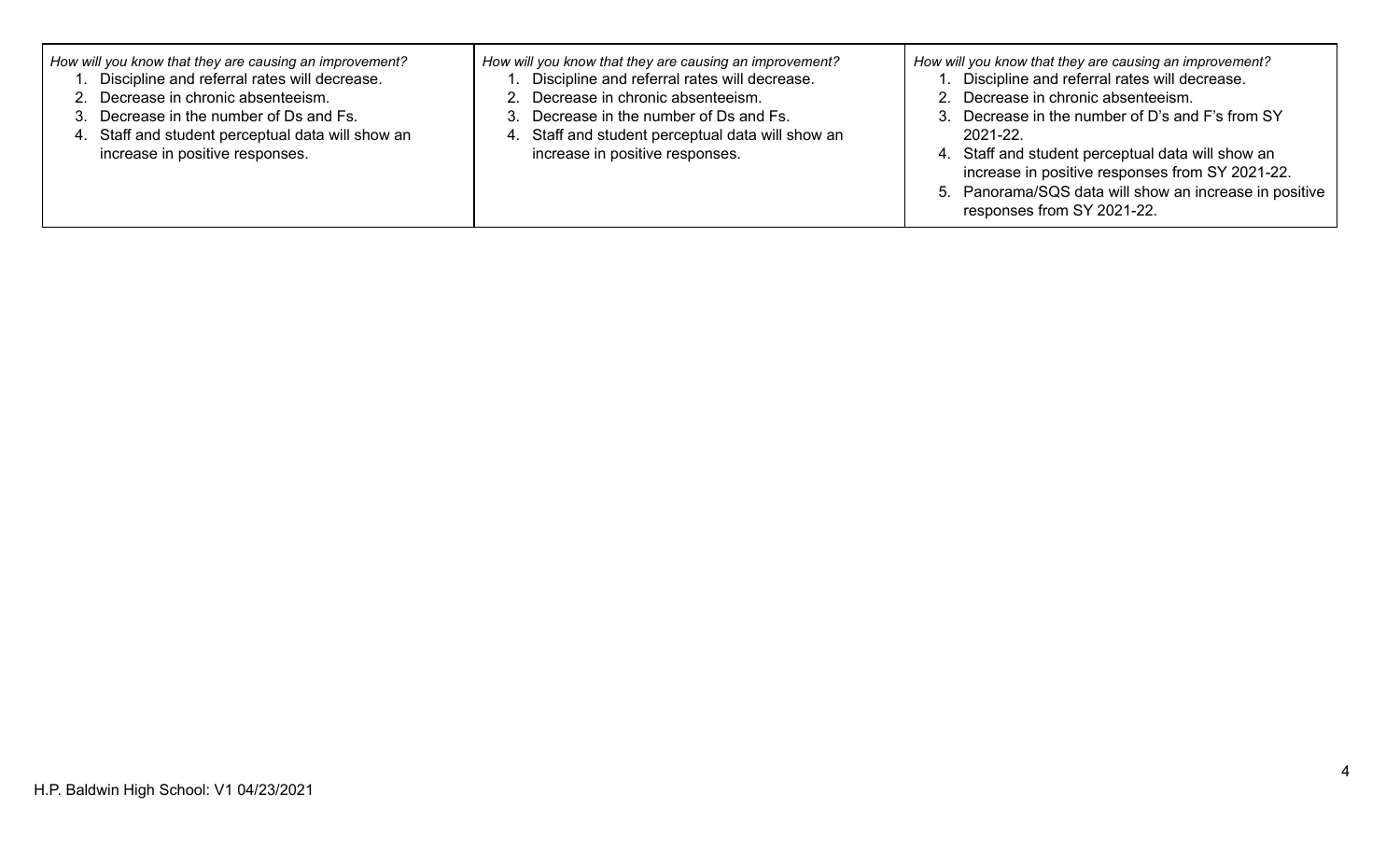

*FOCUS ON SY 2021-22:* Crosswalk enabling activities, measurable outcomes, and budget outlay and monitoring.

| <b>Baseline Measurements</b>                                                                                                                                                                                                                                                                                      | <b>Formative Measures</b><br>#1: School Culture & Socio-emotional Learning                                                                                                                                                              | <b>Summative Goals</b>                                                                                                                                                                                                                                                                                                                                                                                                                                                                                                                                                                        |
|-------------------------------------------------------------------------------------------------------------------------------------------------------------------------------------------------------------------------------------------------------------------------------------------------------------------|-----------------------------------------------------------------------------------------------------------------------------------------------------------------------------------------------------------------------------------------|-----------------------------------------------------------------------------------------------------------------------------------------------------------------------------------------------------------------------------------------------------------------------------------------------------------------------------------------------------------------------------------------------------------------------------------------------------------------------------------------------------------------------------------------------------------------------------------------------|
| Add beginning of the year measurements here.<br>1. A plan has been created for professional<br>development/training for staff and students<br>2. A plan has been created for students to begin<br>developing innovative strategies to incorporate<br>SEL strategies and HA components in the<br>school/community. | Add throughout the year measurements here.<br>1. Common schoolwide practices are identified<br>2. Students have started developing innovative<br>strategies to incorporate SEL strategies and HA<br>components in the school/community. | Add end of year goals here.<br>1. All staff and students have received professional<br>development/training on SEL strategies and HA<br>components.<br>Students have developed innovative strategies to<br>2.<br>incorporate SEL strategies and HA components in the<br>school/community.<br>Teachers and staff have collaborated in PLCs to share<br>evidence of common SEL strategies and HA<br>components implemented.<br>4. A common SEL/HA measurement tool has been<br>designed to gather evidence from the students,<br>teachers, and community about SEL/HA strategies<br>implemented |

#### **Student Outcomes (SY 2021-22)**

| <b>Measurable Outcome(s)</b>                                               | <b>Enabling Activity</b>                                                                                                | <b>Duration</b><br>Fall, Spring,<br>Yearlong | Source of<br><b>Funds</b><br>Program ID | <b>School Monitoring</b><br><b>Activity</b>                      | <b>Frequency</b><br>Quarter, Semester,<br>Annual | <b>Complex Monitoring Activity</b><br>(to be completed by CAS) |
|----------------------------------------------------------------------------|-------------------------------------------------------------------------------------------------------------------------|----------------------------------------------|-----------------------------------------|------------------------------------------------------------------|--------------------------------------------------|----------------------------------------------------------------|
| All students will learn<br>strategies related to SEL and<br>HĀ components. | Identify priority SEL/HA strategies to<br>implement school wide.                                                        | Fall                                         |                                         | Instructional Leadership<br>Team (ILT), Counseling<br>Team, PDCA | Quarter                                          |                                                                |
|                                                                            | Provide instruction and support on using<br>SEL/HĀ strategies.<br>(SCHWA-Advisory/Leadership/Student<br>Government/PEP) | Spring                                       |                                         | ILT, Counseling Team,<br>Student Gov't., PDCA, &<br>other TBD    | Quarter                                          |                                                                |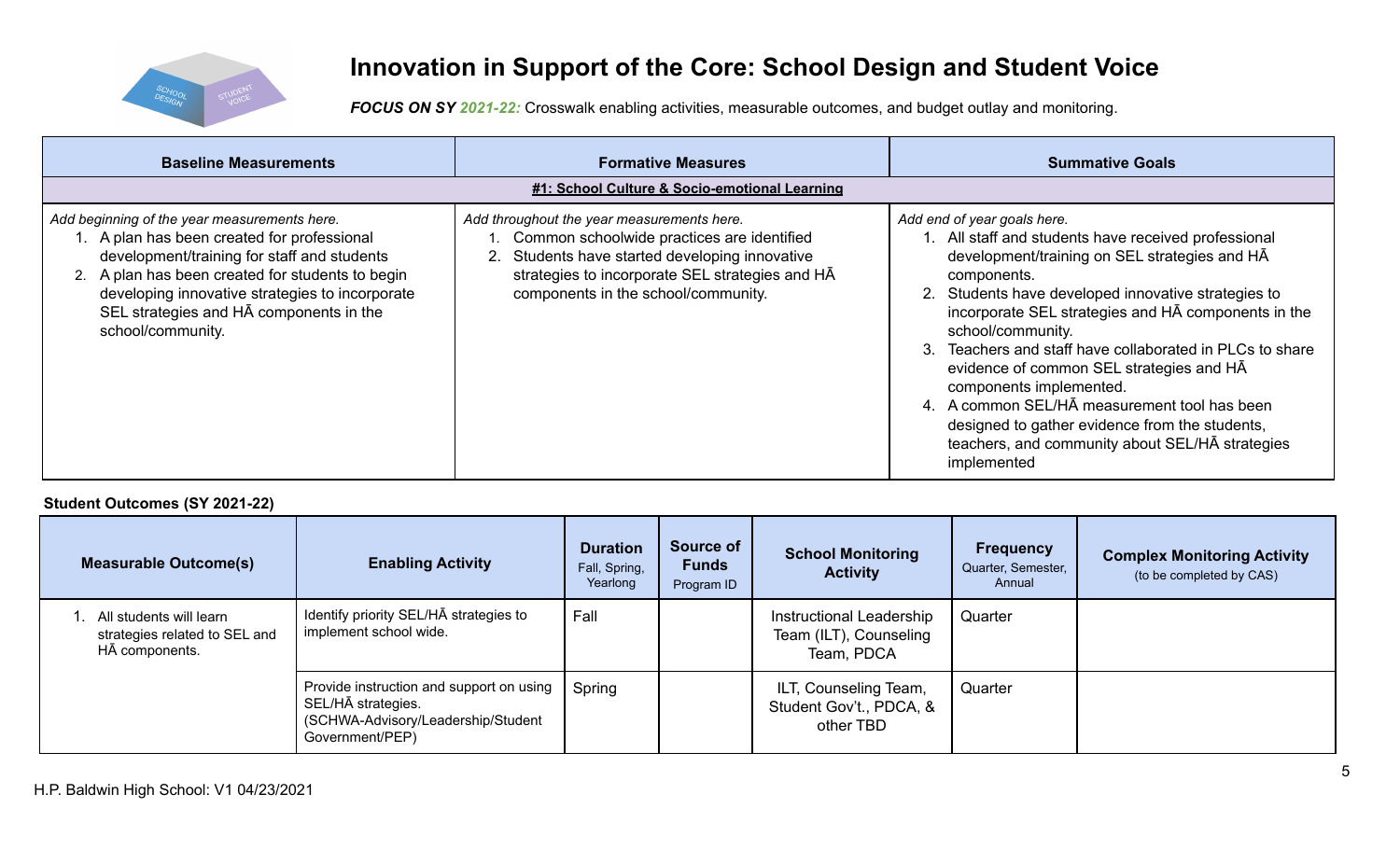|                                                                                                                                                | Gather student & staff feedback<br>regarding strategies learned.                                                                                                                                                                   | Spring      |                                      | <b>Staff &amp; Student Survey</b><br>input, SAC/Student Gov't.                           | Annual                   |
|------------------------------------------------------------------------------------------------------------------------------------------------|------------------------------------------------------------------------------------------------------------------------------------------------------------------------------------------------------------------------------------|-------------|--------------------------------------|------------------------------------------------------------------------------------------|--------------------------|
| 2. Students develop innovative<br>strategies to incorporate SEL<br>strategies and HA<br>components in the<br>school/community. (SW 2, 5,<br>7) | Create a student forum to brainstorm<br>innovative strategies to incorporate<br>SEL/HĀ components in which student<br>Socio-Emotional needs may be met.<br>Gather feedback. (SW1)                                                  | Fall        |                                      | Student Forum, SAC.<br>Counseling Team,<br><b>Instructional Leadership</b><br>Team (ILT) | Quarter                  |
|                                                                                                                                                | Initiate SEL/HA student campaign to<br>promote SEL/HA strategies throughout<br>school and community (i.e. Media Clip<br>Competition, Campaign, Poster<br>Competition, Artistic Representation,<br>Skit, Podcast, etc.). (SW 5 & 7) | Spring      |                                      | ILT, Counseling Team,<br>PCNC, Student Forum,<br>SAC/Student Gov't.                      | Semester                 |
|                                                                                                                                                | Monitor progress on implementation<br>using the PDCA cycle.                                                                                                                                                                        | Yearlong    |                                      | ILT, PDCA                                                                                | Annual                   |
| 3. A common SEL/HA<br>measurement tool is designed<br>to gather evidence from the<br>students, teachers, and                                   | Design and implement Pre/Post Survey<br>to determine knowledge of SEL/HA<br>components from all stakeholders.                                                                                                                      | Fall        |                                      | <b>Instructional Leadership</b><br>Team, Counseling Team,<br>SAC/Student Gov't.          | Quarter 2 &<br>Quarter 4 |
| community about SEL/HA<br>strategies implemented. (SW<br>5 & 7)                                                                                | Analyze results to determine next steps.<br>(SW3)                                                                                                                                                                                  | Spring      |                                      | ILT, Counseling Team,<br>SAC/Student Gov't.                                              | Semester 2               |
|                                                                                                                                                | Increase parent involvement<br>through school website (SW 2,4,7)                                                                                                                                                                   | Fall        | T1-18935/<br>object<br>code 7104     | SCC, Admin, SAC/Student<br>Gov't.                                                        | Annual                   |
|                                                                                                                                                | Holding parent & family<br>engagement events (SW 2,4,7)                                                                                                                                                                            | Fall/Spring | T1-18935/<br>3301 meal<br>3401 other | SCC, Admin, SAC/Student<br>Gov't.                                                        | Quarter 2 &<br>Quarter 3 |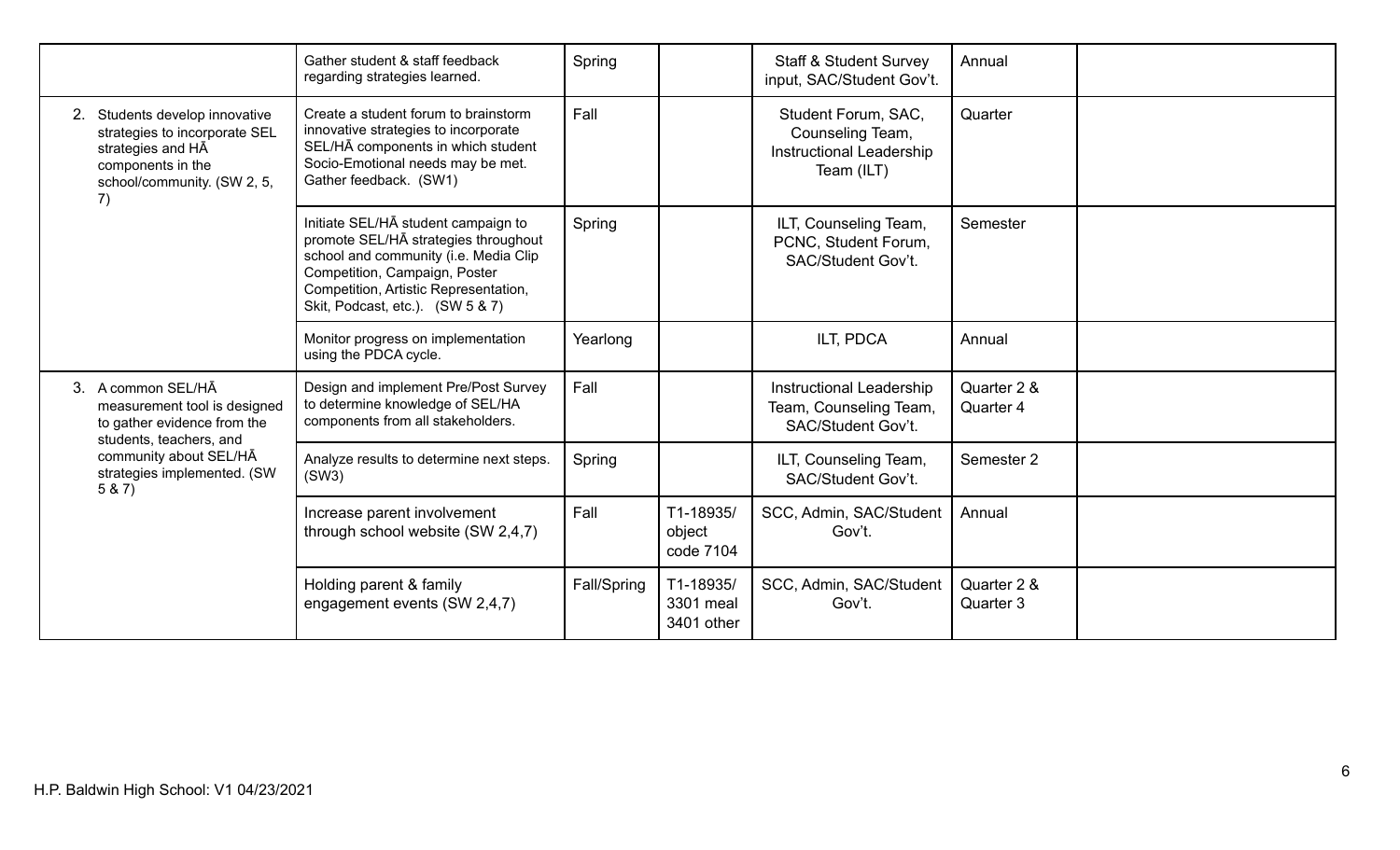### **Staff Outcomes (SY 2021-22)**

|                                                                                                                                         | <b>Measurable Outcome(s)</b>                                                                                   | <b>Enabling Activity</b>                                                                                | <b>Duration</b><br>Fall, Spring,<br>Yearlong | Source of<br><b>Funds</b><br>Program ID           | <b>School Monitoring</b><br><b>Activity</b>                                  | <b>Frequency</b><br>Quarter, Semester,<br>Annual | <b>Complex Monitoring Activity</b><br>(to be completed by CAS) |
|-----------------------------------------------------------------------------------------------------------------------------------------|----------------------------------------------------------------------------------------------------------------|---------------------------------------------------------------------------------------------------------|----------------------------------------------|---------------------------------------------------|------------------------------------------------------------------------------|--------------------------------------------------|----------------------------------------------------------------|
|                                                                                                                                         | 4. All staff will receive<br>professional development on                                                       | Staff will receive Training on SEL/HA<br>provided by state personnel                                    | Fall                                         |                                                   | Minutes, Training<br>Materials, Admin.                                       | Quarterly                                        |                                                                |
|                                                                                                                                         | SEL strategies and HA<br>components and identify<br>common schoolwide practices.                               | Based on the best practice, staff will<br>identify & implement 3 to 5 agreed upon<br>SEL/HA strategies. | Fall                                         |                                                   | Minutes, PDCA,<br>Instructional Leadership<br>Team (ILT), Counseling<br>Team | Annual                                           |                                                                |
|                                                                                                                                         |                                                                                                                | Gather feedback from teachers<br>regarding strategies learned to<br>determine next steps.               | Spring                                       |                                                   | ILT, Counseling Team                                                         | Annual                                           |                                                                |
| Teachers and staff will<br>5.<br>collaborate in PLCs to share<br>evidence of common SEL<br>strategies and HA<br>components implemented. | Incorporate peer sharing of strategies<br>into PLC and other meeting times<br>(faculty mtgs, waiver days etc). | Yearlong                                                                                                |                                              | <b>Department Chairs</b>                          | Quarterly                                                                    |                                                  |                                                                |
|                                                                                                                                         | Gather feedback from teachers<br>regarding strategies learned to<br>determine next steps. (SW3)                | Spring                                                                                                  |                                              | Instructional Leadership<br>Team, Counseling Team | Annual                                                                       |                                                  |                                                                |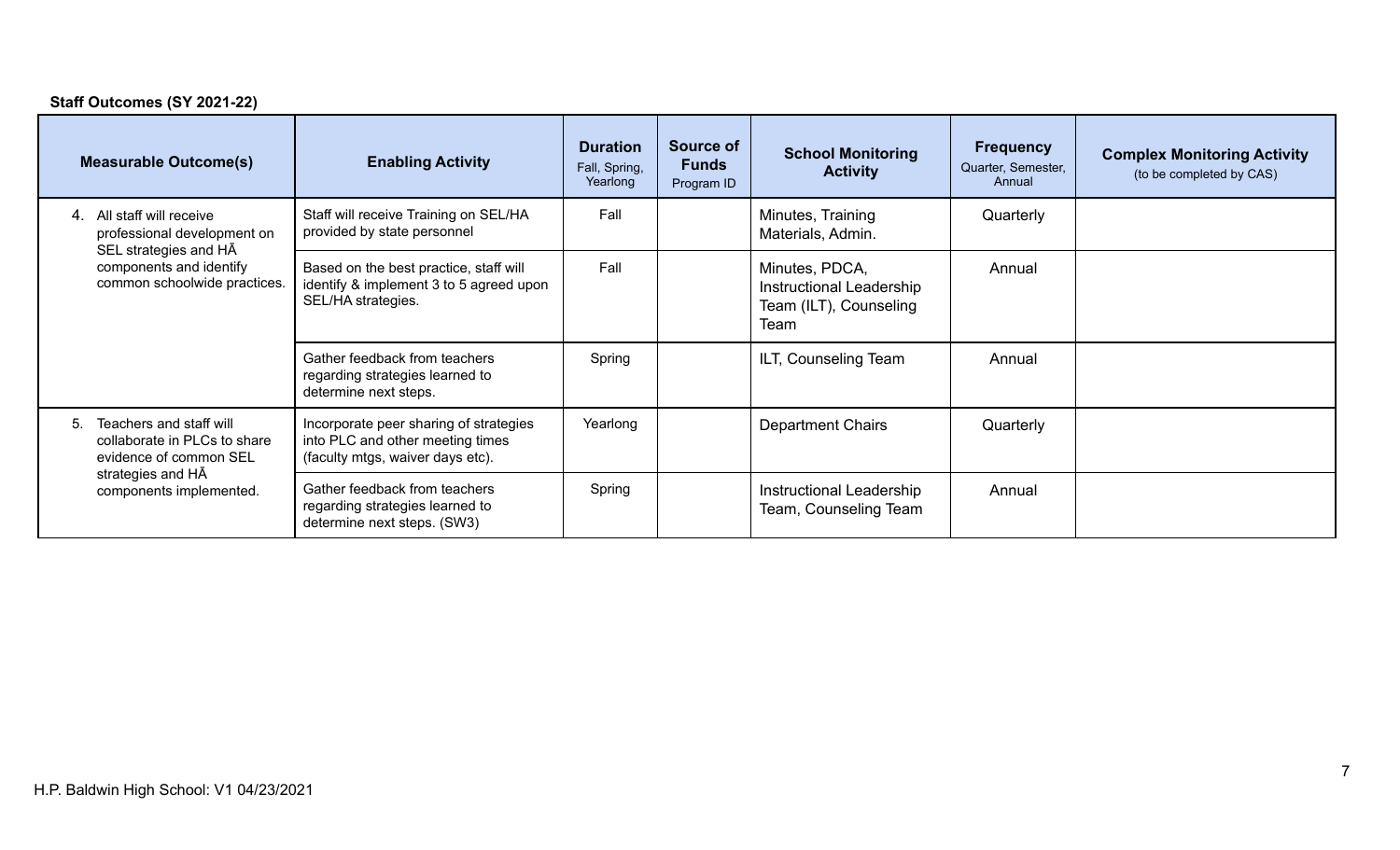

### **Teaching & Learning Core: Equity and Excellence**

In order to address equity, list the targeted subgroup(s) and their identified needs. Specifying enabling [activities](https://docs.google.com/document/d/1_CBCCCUPTqpr2sEeh1fQ9EUVupyhBBZlYUdzcm9zCw0) in the academic plan should address identified subgroup(s) and their needs.

| <b>Achievement Gap</b>                                                                                                                                                                                                                                                                                                                                                                                                                                                                                                                                                                                                                                                                                                                                                                                                                                            | <b>Theory of Action</b>                                                                                                                                                                                                                                                                                                                                                | <b>Enabling Activity</b>                                                                                                                                                                                                                                                                                                                                                                                                                                                                                                                                            |
|-------------------------------------------------------------------------------------------------------------------------------------------------------------------------------------------------------------------------------------------------------------------------------------------------------------------------------------------------------------------------------------------------------------------------------------------------------------------------------------------------------------------------------------------------------------------------------------------------------------------------------------------------------------------------------------------------------------------------------------------------------------------------------------------------------------------------------------------------------------------|------------------------------------------------------------------------------------------------------------------------------------------------------------------------------------------------------------------------------------------------------------------------------------------------------------------------------------------------------------------------|---------------------------------------------------------------------------------------------------------------------------------------------------------------------------------------------------------------------------------------------------------------------------------------------------------------------------------------------------------------------------------------------------------------------------------------------------------------------------------------------------------------------------------------------------------------------|
|                                                                                                                                                                                                                                                                                                                                                                                                                                                                                                                                                                                                                                                                                                                                                                                                                                                                   | #2: Improve Student Literacy & Proficiency in All Content Areas                                                                                                                                                                                                                                                                                                        |                                                                                                                                                                                                                                                                                                                                                                                                                                                                                                                                                                     |
| Identify and describe an achievement gap including but not limited to Special<br>Education or English Learners or any other sub group. The description must<br>be gathered from a CNA such as Title I, WASC Self Study, International<br>Baccalaureate, and may include additional local measurements.<br>#2: Improve Student Literacy/Proficiency in All Content Areas<br><b>GOAL</b><br><b>Target</b><br>SY21-22<br>SY18-19<br>SY20-21<br><b>ELA</b><br>48.3%<br>53.5%<br>56.5%<br>Math.<br>19.8%.<br>24.8%<br>27.8%<br>27.6%<br>Science.<br>19.6%.<br>24.6%<br>EL.<br>7.0%.<br>13%<br>10.0%<br>SpED.<br>6%<br>3.0%<br><b>WASC Schoolwide Critical Area for Follow-up #3</b><br>(Self Study 2019):<br>School leadership and staff need to develop clear processes that connect the<br>various professional development activities and monitor implementation to | What is your Theory of Action (if-then) to improve (decrease)<br>the achievement gap?<br>If the Plan-Do-Check-Act (PDCA) cycle for continuous<br>improvement process is implemented with fidelity as<br>related to schoolwide initiatives, then student access to<br>challenging and rigorous curriculum will increase literacy<br>and proficiency in all areas. (SW3) | What are your <b>Enabling Activities</b> to improve the<br>achievement gap?<br><b>Student Success</b><br>1. Students will receive instruction that provides<br>opportunity to develop 21st Century Skills<br>Students will receive common curriculum,<br>differentiated instruction, and assessment<br>based on appropriate grade level content<br>standards in all classes.<br>Students need access to curriculum via<br>technology by providing a laptop to each<br>student.(SW6)<br>Subscriptions to support instruction across all<br>4.<br>content areas (SW6) |
| effectively support teachers and student learning.<br><b>WASC Schoolwide Critical Area for Follow-up #5</b><br>(Self Study 2019):<br>School Leadership and staff needs to increase student access to challenging<br>and rigorous curriculum, (including the use of heterogeneous grouping and<br>inclusion across the curriculum - see goal #3), to ensure all students have<br>equal access to the curriculum. (SW 1)<br><b>WASC Schoolwide Critical Area for Follow-up #6</b><br>(Self Study 2019):                                                                                                                                                                                                                                                                                                                                                             |                                                                                                                                                                                                                                                                                                                                                                        | <b>Staff Success</b><br>1. Leadership team will create and implement a<br>PDCA system of monitoring the<br>implementation of schoolwide initiatives<br>(STAR, UDL, Vocabulary, PBL/Design<br>Thinking, EL Strategies, Five Mathematical<br>Practices, NGSS, C3, etc). (SW3)<br>2. Following the PDCA cycle and a<br>collaborative coaching process, teachers will<br>design, implement, reflect, and revise lessons                                                                                                                                                 |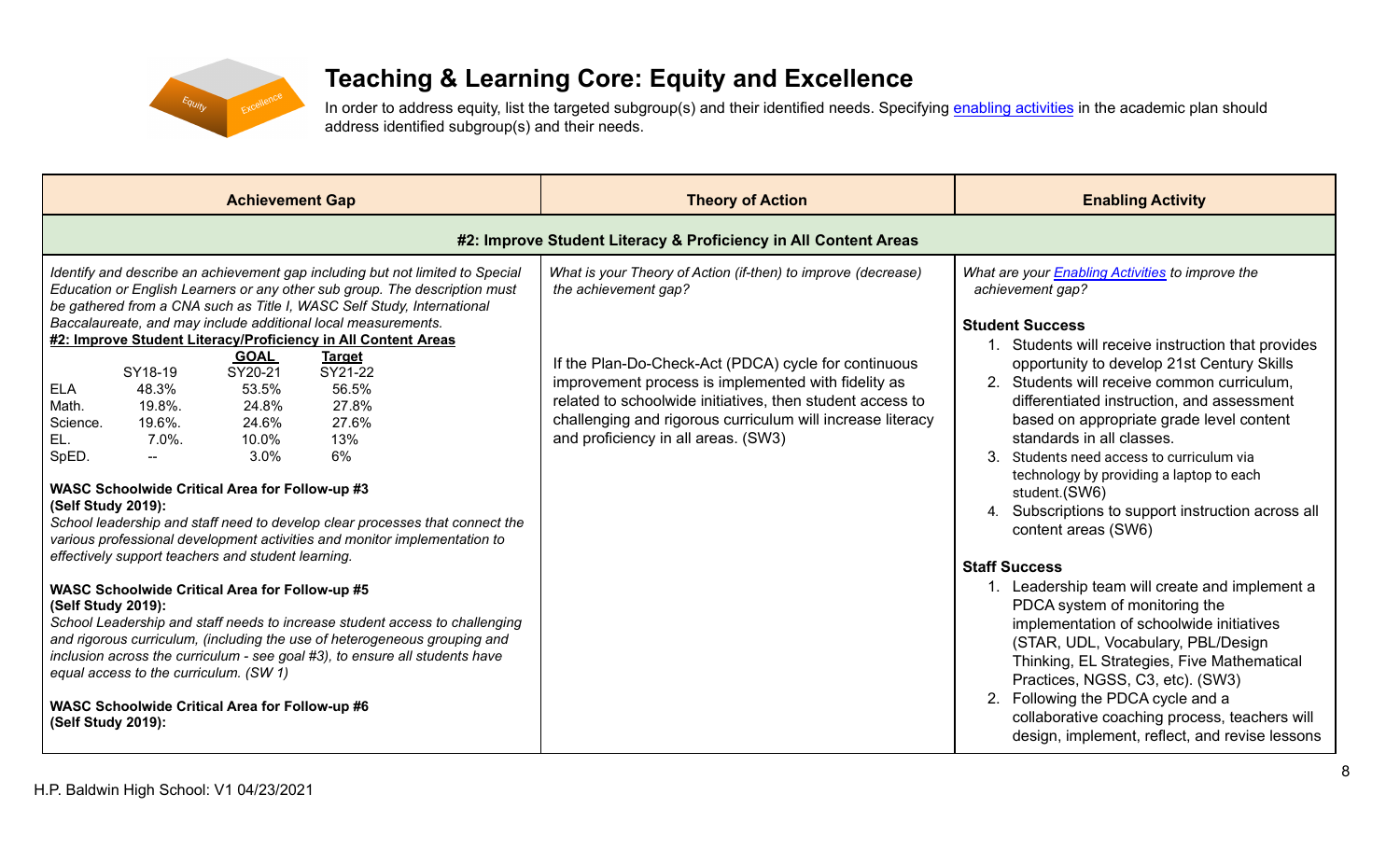| Staff needs to continue to implement instructional practices that increase<br>student proficiency in mathematics. | to reflect a rigorous curriculum using<br>strategies from professional development.<br>3. Title 1 Coordinator needs a printer and ink to<br>facilitate compliance requirements which enables<br>funding for critical equipment needs for students<br>and teachers. |
|-------------------------------------------------------------------------------------------------------------------|--------------------------------------------------------------------------------------------------------------------------------------------------------------------------------------------------------------------------------------------------------------------|
|-------------------------------------------------------------------------------------------------------------------|--------------------------------------------------------------------------------------------------------------------------------------------------------------------------------------------------------------------------------------------------------------------|



Describe here your complex/school contexts for School Design and Student Voice. Describe here your current and continuing initiatives that will further advance your 2020-21 School Design and Student Voice. Describe here your Conditions for Success for School Design and Student Voice.

| SY 2020-21 Measurable Outcomes                                                                                                                                                                                                                                                                                                                                                                                                                                                                                                                                                                                                                                                                                                                          | SY 2021-22 Measurable Outcomes                                                                                                                                                                                                                                                                                                                                                                                                                                                                                                                                                                                                                                                                                                                          | SY 2022-23 Measurable Outcomes                                                                                                                                                                                                                                                                                                                                                                                                                                                                                                                                                                                                                                                                                                                                                                         |  |  |  |  |
|---------------------------------------------------------------------------------------------------------------------------------------------------------------------------------------------------------------------------------------------------------------------------------------------------------------------------------------------------------------------------------------------------------------------------------------------------------------------------------------------------------------------------------------------------------------------------------------------------------------------------------------------------------------------------------------------------------------------------------------------------------|---------------------------------------------------------------------------------------------------------------------------------------------------------------------------------------------------------------------------------------------------------------------------------------------------------------------------------------------------------------------------------------------------------------------------------------------------------------------------------------------------------------------------------------------------------------------------------------------------------------------------------------------------------------------------------------------------------------------------------------------------------|--------------------------------------------------------------------------------------------------------------------------------------------------------------------------------------------------------------------------------------------------------------------------------------------------------------------------------------------------------------------------------------------------------------------------------------------------------------------------------------------------------------------------------------------------------------------------------------------------------------------------------------------------------------------------------------------------------------------------------------------------------------------------------------------------------|--|--|--|--|
|                                                                                                                                                                                                                                                                                                                                                                                                                                                                                                                                                                                                                                                                                                                                                         | #2: Improve Student Literacy in All Content Areas                                                                                                                                                                                                                                                                                                                                                                                                                                                                                                                                                                                                                                                                                                       |                                                                                                                                                                                                                                                                                                                                                                                                                                                                                                                                                                                                                                                                                                                                                                                                        |  |  |  |  |
| What are your Measurable Outcomes around School Design and<br>Student Voice? What are you designing?<br>Leadership team develops and implements the PDCA<br>cycle for use in all content areas to monitor<br>schoolwide initiatives.<br>2. All teachers will begin to implement the PDCA cycle<br>in department PLCs to increase the use of common<br>practices to improve student achievement.<br>3. Students will show growth in all tested areas as<br>shown in SBA and universal screeners: (ELA 53.5%;<br>Math 24.8%; SC 24.6%; EL 10%; SpEd 3% increase)<br>4. Staff have researched and created a draft of a model<br>for a BHS "senior project" graduation/commencement<br>component and a plan for implementation beginning<br>with the %2025. | What are your Measurable Outcomes around School Design and<br>Student Voice? What are you designing?<br>Leadership team develops and implements the PDCA<br>cycle for use in all content areas to monitor<br>schoolwide initiatives.<br>2. All teachers will begin to implement the PDCA cycle<br>in department PLCs to increase the use of common<br>practices to improve student achievement.<br>3. Students will show growth in all tested areas as<br>shown in SBA and universal screeners: (ELA 53.5%;<br>Math 24.8%; SC 24.6%; EL 10%; SpEd 3% increase)<br>4. Staff have researched and created a draft of a model<br>for a BHS "senior project" graduation/commencement<br>component and a plan for implementation beginning<br>with the %2025. | What are your Measurable Outcomes around School Design and<br>Student Voice? What are you designing?<br>1. As part of the ongoing PDCA cycle, the leadership<br>team reviews data collected from department PLCs to<br>monitor implementation effectiveness and determine<br>next steps.<br>2. Based on PDCA Measurement Tool, 75% of teachers<br>are following the process in department PLCs to<br>improve teacher practice and student achievement;<br>new teachers are trained.<br>3. Students will show growth in all tested areas as<br>shown in SBA and universal screeners: (ELA 53.5%;<br>Math 24.8%; SC 24.6%; EL 10%; SpEd 3% increase)<br>4. Staff have clearly defined a model for a BHS "senior<br>project" graduation/commencement component and<br>have created resources for support. |  |  |  |  |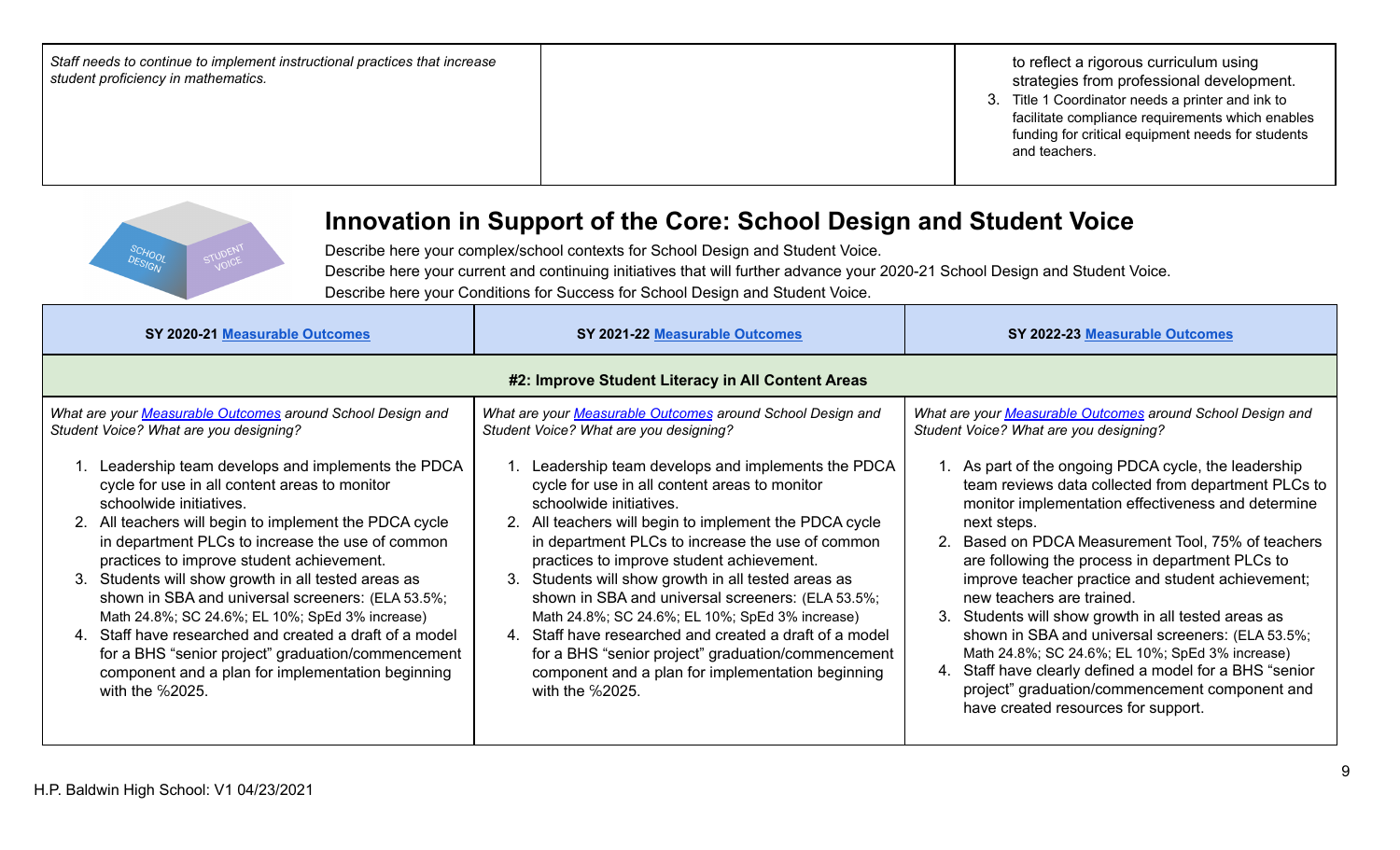| Why are you implementing them?<br>1. Through the self study process, the staff recognized<br>the need to develop a process to implement and<br>monitor the use of professional development<br>strategies in the classroom.<br>2. Based on the 2030 Promise Plan, there is a need for<br>all students to have multiple learning opportunities<br>and experiences to participate in project based<br>learning.<br>3. Student achievement scores on the SBA for math,<br>science, and ELA decreased in SY 2018-19<br>4. WASC recommendation from the 2019 Self Study | Why are you implementing them?<br>1. Through the self study process, the staff recognized<br>the need to develop a process to implement and<br>monitor the use of professional development<br>strategies in the classroom.<br>2. Based on the 2030 Promise Plan, there is a need for<br>all students to have multiple learning opportunities<br>and experiences to participate in project based<br>learning.<br>Student achievement scores on the SBA for math,<br>science, and ELA decreased in SY 2018-19<br>4. WASC recommendation from the 2019 Self Study | Why are you implementing them?<br>1. Through the self study process, the staff recognized<br>the need to develop a process to implement and<br>monitor the use of professional development<br>strategies in the classroom.<br>2. Based on the 2030 Promise Plan, there is a need for<br>all students to have multiple learning opportunities<br>and experiences to participate in project based<br>learning.<br>3.<br>Student achievement scores on the SBA for math,<br>science, and ELA decreased in SY 2018-19<br>4. WASC recommendation from the 2019 Self Study |
|-------------------------------------------------------------------------------------------------------------------------------------------------------------------------------------------------------------------------------------------------------------------------------------------------------------------------------------------------------------------------------------------------------------------------------------------------------------------------------------------------------------------------------------------------------------------|----------------------------------------------------------------------------------------------------------------------------------------------------------------------------------------------------------------------------------------------------------------------------------------------------------------------------------------------------------------------------------------------------------------------------------------------------------------------------------------------------------------------------------------------------------------|----------------------------------------------------------------------------------------------------------------------------------------------------------------------------------------------------------------------------------------------------------------------------------------------------------------------------------------------------------------------------------------------------------------------------------------------------------------------------------------------------------------------------------------------------------------------|
| How will you know that they are causing an improvement?                                                                                                                                                                                                                                                                                                                                                                                                                                                                                                           | How will you know that they are causing an improvement?                                                                                                                                                                                                                                                                                                                                                                                                                                                                                                        | How will you know that they are causing an improvement?                                                                                                                                                                                                                                                                                                                                                                                                                                                                                                              |
| 1. Minutes/Data shows teachers are following the PDCA<br>process<br>2. Student iReady math and ELA achievement scores<br>have increased<br>3. Decrease in the number of Ds and Fs.<br>4. Student achievement based on Data PLCs shows<br>improvement.<br>5. Baseline data is established for strategies<br>implemented from schoolwide initiatives based on<br>data from administrative walkthroughs & peer sharing                                                                                                                                               | 1. Minutes/Data shows teachers are following the PDCA<br>process<br>2. Student achievement in SBA math, ELA, and science<br>has increased (SY 2020-21)<br>Decrease in the number of Ds and Fs<br>Student achievement based on Data PLCs shows<br>4.<br>improvement?<br>5. Increase (from SY 2020-21) in the number of<br>strategies implemented in the classroom based on<br>administrative walkthroughs & peer sharing                                                                                                                                        | 1. Minutes/Data shows teachers are following the PDCA<br>process<br>2. Student achievement in SBA math, ELA, and science<br>has increased (SY 2021-22)<br>Decrease in the number of Ds and Fs<br>Student achievement based on Data PLCs shows<br>4.<br>improvement?<br>Increase (from SY 2021-22) in the number of<br>5.<br>strategies implemented in the classroom based on<br>administrative walkthroughs and peer sharing                                                                                                                                         |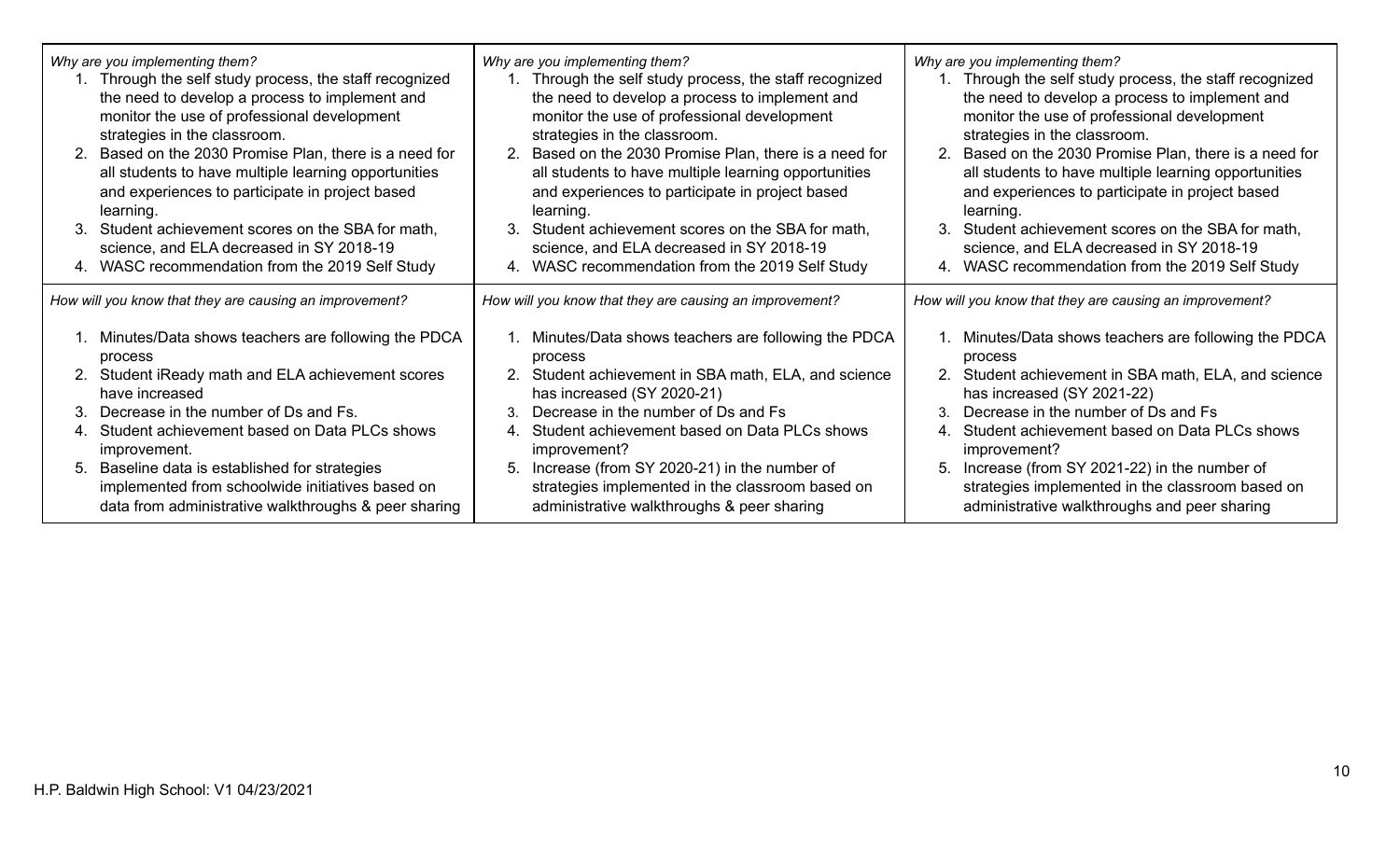

*FOCUS ON SY 2020-21:* Crosswalk enabling activities, measurable outcomes, and budget outlay and monitoring.

| <b>Baseline Measurements</b>                                                                                                                                                                                                                                                                                                      | <b>Formative Measures</b>                                                                                                                                                                                                                                                                                                                                                                                              | <b>Summative Goals</b>                                                                                                                                                                                                                                                                                                                                                                                                                                                                                                                                                                                                                                                                  |
|-----------------------------------------------------------------------------------------------------------------------------------------------------------------------------------------------------------------------------------------------------------------------------------------------------------------------------------|------------------------------------------------------------------------------------------------------------------------------------------------------------------------------------------------------------------------------------------------------------------------------------------------------------------------------------------------------------------------------------------------------------------------|-----------------------------------------------------------------------------------------------------------------------------------------------------------------------------------------------------------------------------------------------------------------------------------------------------------------------------------------------------------------------------------------------------------------------------------------------------------------------------------------------------------------------------------------------------------------------------------------------------------------------------------------------------------------------------------------|
|                                                                                                                                                                                                                                                                                                                                   | #2: Improve Student Literacy in All Content Areas                                                                                                                                                                                                                                                                                                                                                                      |                                                                                                                                                                                                                                                                                                                                                                                                                                                                                                                                                                                                                                                                                         |
| Add beginning of the year measurements here.<br>Leadership team develops a plan for to implement<br>the PDCA cycle for use in all content areas to<br>monitor schoolwide initiatives by the end of the first<br>quarter<br>Staff has provided input in the development of both<br>the PDCA cycle and the new BHS "senior project" | Add throughout the year measurements here.<br>By the end of the first semester all teachers have<br>been trained on the new PDCA cycle for department<br>PLCs to increase the use of common practices to<br>improve student achievement.<br>2. By the end of the first semester, the leadership team<br>has a draft of the new BHS "senior project" developed<br>to share with staff for input and further refinement. | Add end of year goals here.<br>Leadership team has developed and implemented a<br>PDCA cycle for use in all content areas to monitor<br>schoolwide initiatives.<br>2. All teachers have started to implement the PDCA cycle<br>in department PLCs to increase the use of common<br>practices to improve student achievement.<br>Students will show growth in all tested areas as shown<br>3.<br>in SBA and universal screeners: (ELA 53.5%; Math 24.8%;<br>SC 24.6%; EL 10%; SpEd 3% increase)<br>4. Staff have researched and created a draft of a model<br>for a BHS "senior project" graduation/commencement<br>component and a plan for implementation beginning<br>with the %2025. |

### **Student Outcomes (SY 2020-21)**

| <b>Measurable Outcome(s)</b>                                                                                     | <b>Enabling Activity</b>                                                              | <b>Duration</b><br>Fall, Spring,<br>Yearlong | Source of<br><b>Funds</b><br>Program ID | <b>School Monitoring</b><br><b>Activity</b>                                                 | <b>Frequency</b><br>Quarter, Semester,<br>Annual | <b>Complex Monitoring Activity</b><br>(to be completed by CAS) |
|------------------------------------------------------------------------------------------------------------------|---------------------------------------------------------------------------------------|----------------------------------------------|-----------------------------------------|---------------------------------------------------------------------------------------------|--------------------------------------------------|----------------------------------------------------------------|
| Students will show growth in<br>all tested areas as shown in<br>SBA and universal<br>screeners: (ELA 56.5%; Math | Analyze data (SBA, iReady, ACT, IABs,<br>etc) to determine achievement gaps.<br>(SW3) | Fall                                         | WSF,<br>Prog. ID<br>42101               | Instructional Leadership<br>Team (ILT), Admin, EL<br>Coordinator, Meeting<br><b>Minutes</b> | Annual                                           |                                                                |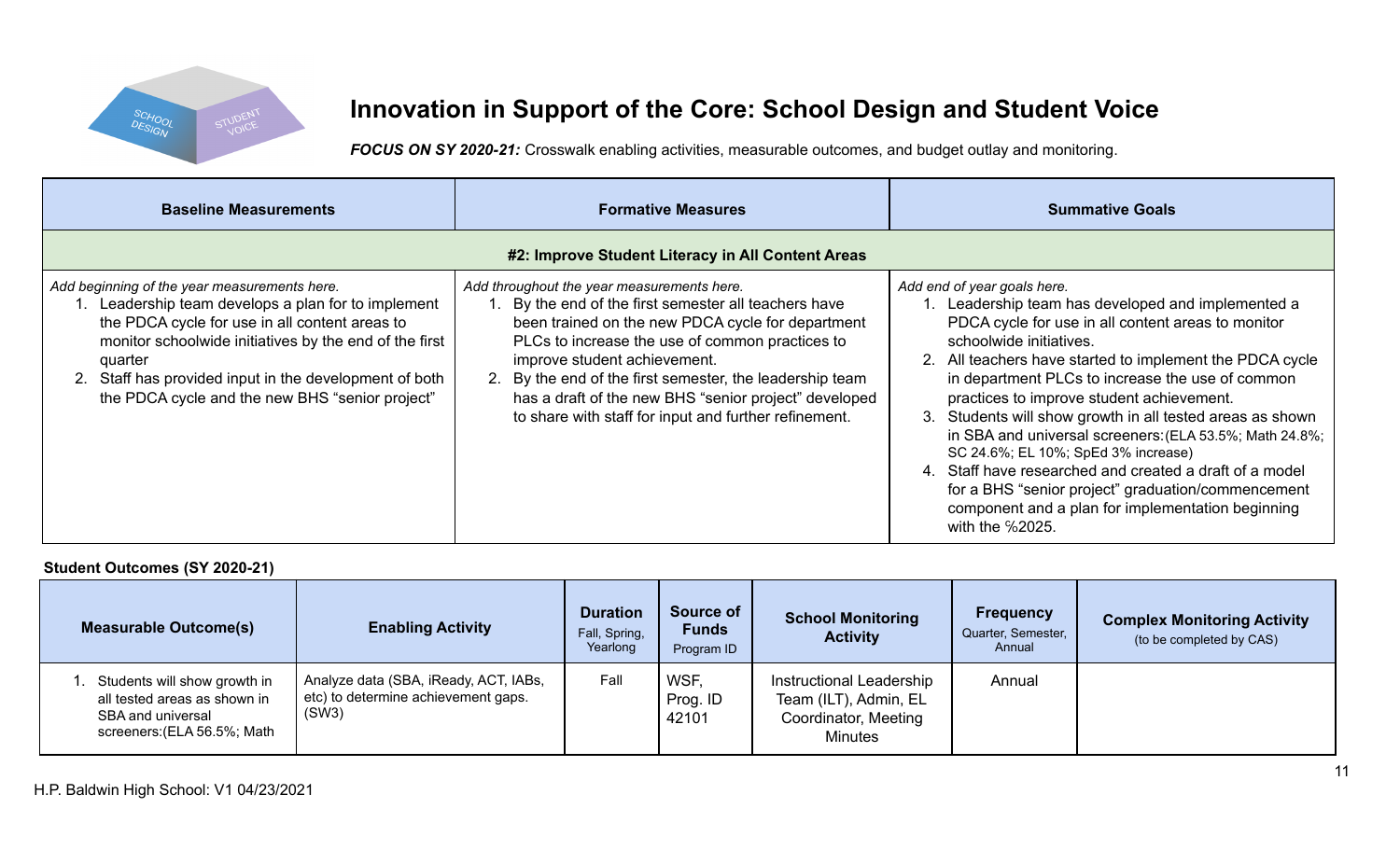| 27.8%; SC 27.6%; EL 13%;<br>SpEd 6% increase) | Provide training and time for teachers to<br>design lessons (curriculum, instruction,<br>and assessments) to close the<br>identified gaps. (SW 6 III) | Yearlong |                                  | Admin., District, State<br>Personnel, Department<br>Chairs, EL Coordinator,<br>PD Calendar | Quarterly |  |
|-----------------------------------------------|-------------------------------------------------------------------------------------------------------------------------------------------------------|----------|----------------------------------|--------------------------------------------------------------------------------------------|-----------|--|
|                                               | Use PDCA to monitor implementation of<br>these lessons in the classroom.(SW 3)                                                                        | Yearlong |                                  | Admin Walkthroughs,<br>Learning Walks, PDCA<br>Minutes                                     | Quarterly |  |
|                                               | Students need access to curriculum via<br>technology by providing a laptop to<br>each student. (SW6 (i))                                              | Yearlong | T1-18902/<br>object<br>code 7708 | Beginning of school year<br>distribution, DPSTU                                            | Annual    |  |
|                                               | Subscriptions to support instruction<br>across all content areas (SW6 (i))                                                                            | Yearlong | T1-18902/<br>object<br>code 3502 | Data usage report of<br>subscriptions, DPSTU                                               | Semester  |  |

### **Staff Outcomes (SY 2020-21)**

| <b>Measurable Outcome(s)</b>                                                                                                                                        | <b>Enabling Activity</b>                                                                                                          | <b>Duration</b><br>Fall, Spring,<br>Yearlong | Source of<br><b>Funds</b><br>Program ID | <b>School Monitoring</b><br><b>Activity</b> | <b>Frequency</b><br>Quarter, Semester,<br>Annual   | <b>Complex Monitoring Activity</b><br>(to be completed by CAS) |
|---------------------------------------------------------------------------------------------------------------------------------------------------------------------|-----------------------------------------------------------------------------------------------------------------------------------|----------------------------------------------|-----------------------------------------|---------------------------------------------|----------------------------------------------------|----------------------------------------------------------------|
| 2. Leadership team will develop<br>and implement a PDCA cycle<br>for use in all content areas to<br>monitor schoolwide initiatives.                                 | Prioritize schoolwide initiatives and<br>develop and implement an ongoing<br>cycle of PDCA for these<br>initiatives.(limit)(SW 3) | Fall                                         |                                         | Instructional Leadership<br>Team (ILT)      | Annual                                             |                                                                |
|                                                                                                                                                                     | Research, design, and calibrate a<br>PDCA measurement tool that<br>addresses a focus based on the<br>schoolwide initiatives.      | Fall                                         | Title II<br>Fund<br>Requests            | <b>ILT</b>                                  | Annual                                             |                                                                |
| 3.<br>All teachers will start to<br>implement the PDCA cycle in<br>department PLCs to increase<br>the use of common practices<br>to improve student<br>achievement. | Provide training for the staff on the<br>PDCA cycle and reflect on the<br>effectiveness of the process quarterly.<br>(SW 6(IV))   | Spring                                       |                                         | Admin./District/State<br>Personnel          | Annual<br>(training),<br>Quarterly<br>(reflection) |                                                                |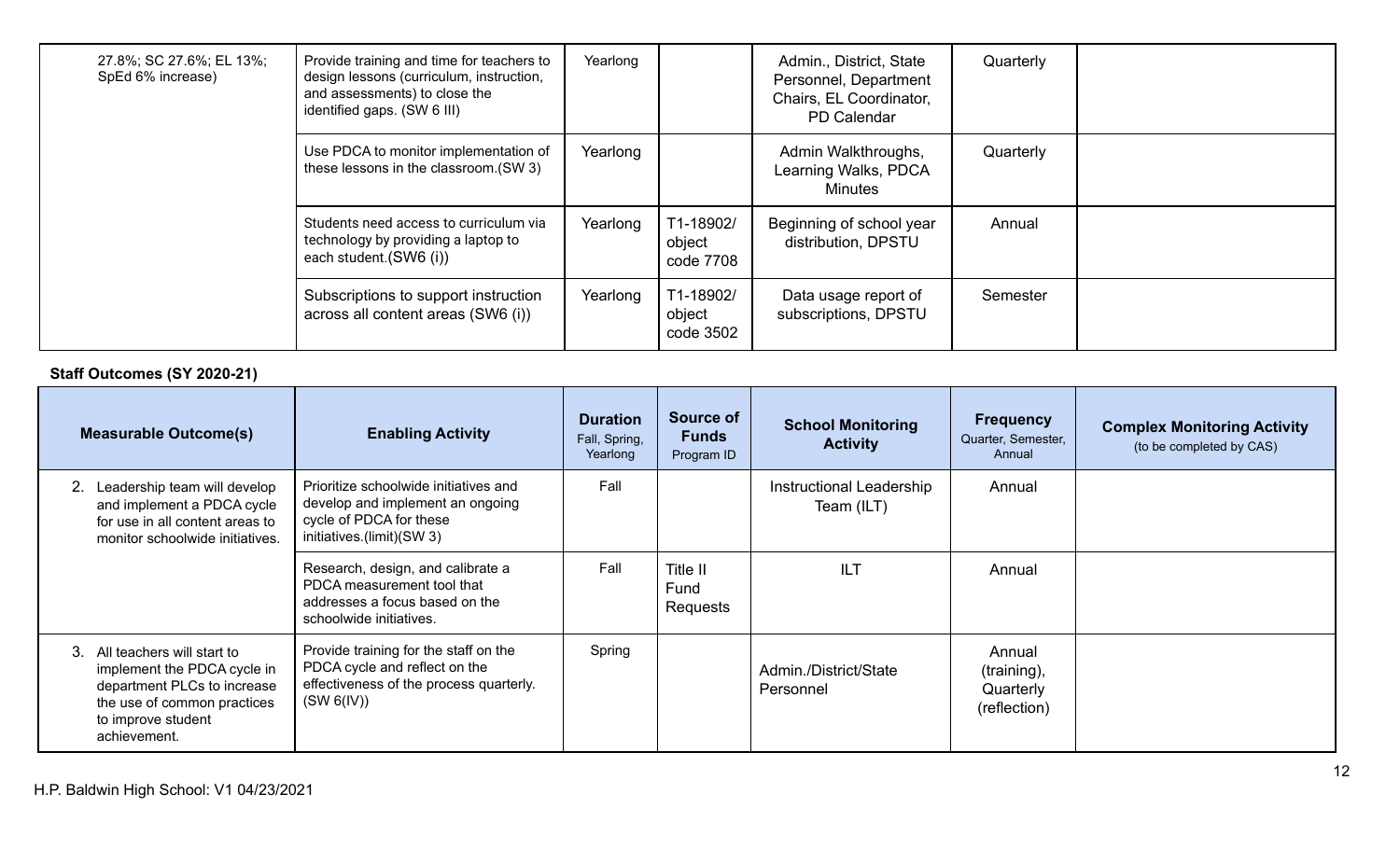|                                                                                                    | Create a collaborative coaching model<br>that includes time for teachers to plan,<br>implement, observe, and reflect on<br>instructional practices as part of the<br>PDCA cycle. (SW 6(IV)) | Fall     |                                          | Mentor Coordinator,<br>Instructional Leadership<br>Team (ILT), PD Calendar | Quarterly  |  |
|----------------------------------------------------------------------------------------------------|---------------------------------------------------------------------------------------------------------------------------------------------------------------------------------------------|----------|------------------------------------------|----------------------------------------------------------------------------|------------|--|
|                                                                                                    | Title 1 Coordinator needs a printer and<br>ink to facilitate compliance<br>requirements which enables funding for<br>critical equipment needs for students<br>and teachers.                 | Yearlong | T1-18902/<br>object<br>code<br>7708,3010 | Admin                                                                      | Annual     |  |
| 4. Staff have researched and<br>created a draft of a model<br>for a BHS "senior project"           | Provide professional development for<br>the staff on Project Based<br>Learning/Design Thinking. (SW 6(ii))                                                                                  | Spring   | Title II<br>Fund<br>Requests             | Admin./District/State<br>Personnel                                         | Annual     |  |
| graduation/commencement<br>component and a plan for<br>implementation beginning<br>with the %2025. | Create a cohort (representative of<br>grade level, content, and/or knowledge)<br>to research and create a draft of a new<br>"BHS Senior Project" plan.(SW 6 iii (II))                       | Fall     |                                          | Leadership Team,<br>Instructional Leadership<br>Team (ILT)                 | Quarterly  |  |
|                                                                                                    | Present a draft of the "BHS Senior<br>Project" to the staff and make<br>revisions.(SW 6 iii (II))                                                                                           | Spring   |                                          | Leadership Team,<br>Instructional Leadership<br>Team (ILT)                 | Semester 2 |  |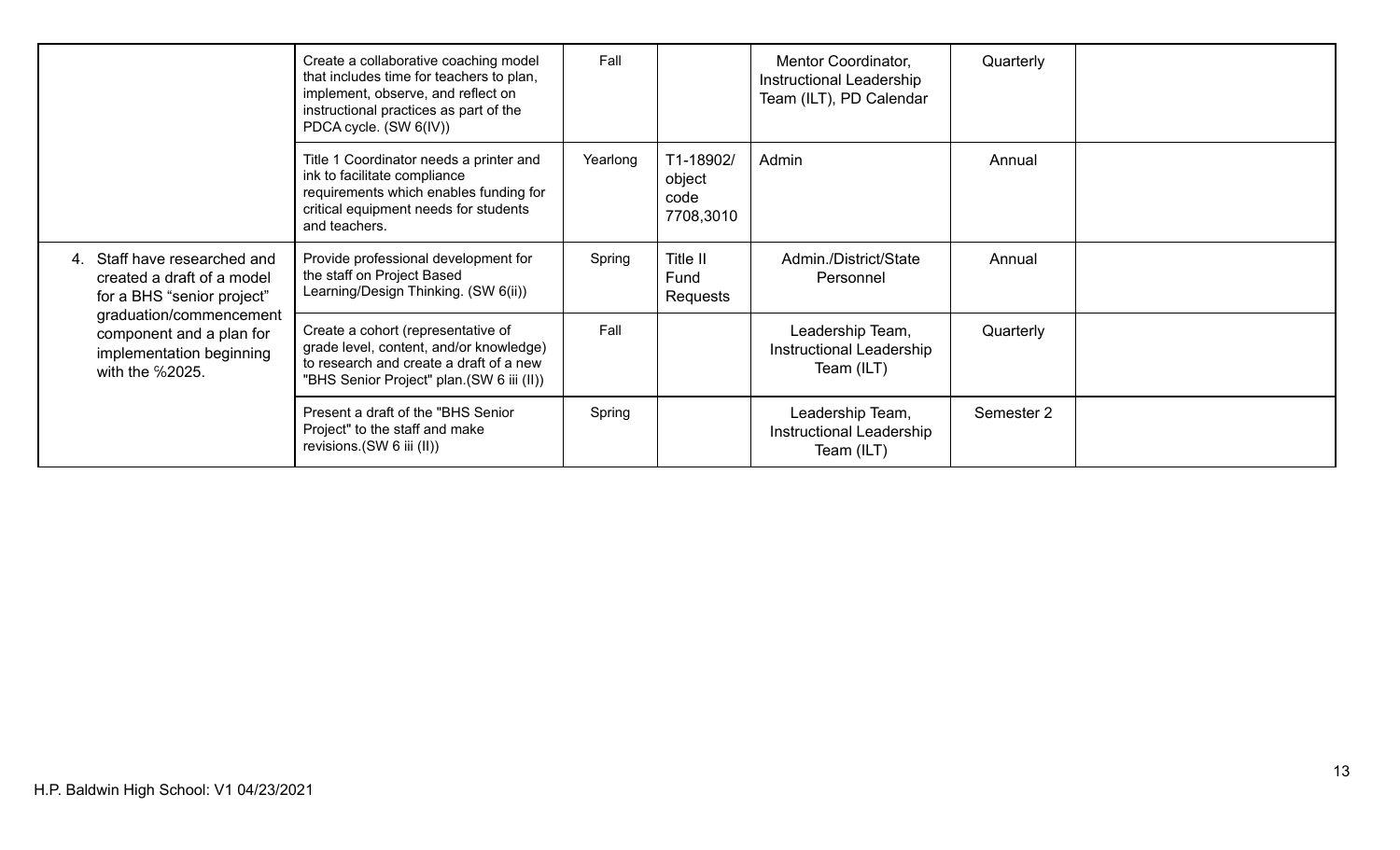

### **Teaching & Learning Core: Equity and Excellence**

In order to address equity, list the targeted subgroup(s) and their identified needs. Specifying enabling [activities](https://docs.google.com/document/d/1_CBCCCUPTqpr2sEeh1fQ9EUVupyhBBZlYUdzcm9zCw0) in the academic plan should address identified subgroup(s) and their needs.

| <b>Achievement Gap</b>                                                                                                                                                                                                                                                                                                                                                                                                                                                                                                                                                                                                                                                                                                                                                                                                                                                                                                                                                                                                                                                                                                                                                                                                                                                                                                                                 | <b>Theory of Action</b>                                                                                                                                                                                                                                                                                                                                                                                        | <b>Enabling Activity</b>                                                                                                                                                                                                                                                                                                                                                                                                                                                                                                                                                                                                                                                                                                                                                                                                                                                                                                                                                                                                                                                                                                                                                  |  |  |  |  |  |  |  |
|--------------------------------------------------------------------------------------------------------------------------------------------------------------------------------------------------------------------------------------------------------------------------------------------------------------------------------------------------------------------------------------------------------------------------------------------------------------------------------------------------------------------------------------------------------------------------------------------------------------------------------------------------------------------------------------------------------------------------------------------------------------------------------------------------------------------------------------------------------------------------------------------------------------------------------------------------------------------------------------------------------------------------------------------------------------------------------------------------------------------------------------------------------------------------------------------------------------------------------------------------------------------------------------------------------------------------------------------------------|----------------------------------------------------------------------------------------------------------------------------------------------------------------------------------------------------------------------------------------------------------------------------------------------------------------------------------------------------------------------------------------------------------------|---------------------------------------------------------------------------------------------------------------------------------------------------------------------------------------------------------------------------------------------------------------------------------------------------------------------------------------------------------------------------------------------------------------------------------------------------------------------------------------------------------------------------------------------------------------------------------------------------------------------------------------------------------------------------------------------------------------------------------------------------------------------------------------------------------------------------------------------------------------------------------------------------------------------------------------------------------------------------------------------------------------------------------------------------------------------------------------------------------------------------------------------------------------------------|--|--|--|--|--|--|--|
| #3: Increase Inclusive Practices Schoolwide                                                                                                                                                                                                                                                                                                                                                                                                                                                                                                                                                                                                                                                                                                                                                                                                                                                                                                                                                                                                                                                                                                                                                                                                                                                                                                            |                                                                                                                                                                                                                                                                                                                                                                                                                |                                                                                                                                                                                                                                                                                                                                                                                                                                                                                                                                                                                                                                                                                                                                                                                                                                                                                                                                                                                                                                                                                                                                                                           |  |  |  |  |  |  |  |
| Identify and describe an achievement gap including but not limited<br>to Special Education or English Learners or any other sub group.<br>The description must be gathered from a CNA such as Title I,<br>WASC Self Study, International Baccalaureate, and may include<br>additional local measurements.<br>#3: Increase Inclusive Practices Schoolwide<br>WASC Schoolwide Critical Area for Follow-up #4<br>(Self Study 2019):<br>Staff needs to continue to implement strategies that differentiate<br>based on learner needs and incorporate the use of student<br>feedback to adjust instruction in order to support student learning.<br><b>WASC Schoolwide Critical Area for Follow-up #5</b><br>(Self Study 2019):<br>School Leadership and staff needs to increase student access to<br>challenging and rigorous curriculum, including the use of<br>heterogeneous grouping and inclusion across the curriculum, to<br>ensure all students have equal access to the curriculum.<br><b>WASC Schoolwide Critical Area for Follow-up #7</b><br>(Self Study 2019):<br>School leadership and staff needs to designate and commit to a<br>common co-teacher planning time which is essential for<br>collaboration, analysis and discussion on student needs to improve<br>academic achievement of students receiving special education<br>services. | What is your Theory of Action (if-then) to improve (decrease) the<br>achievement gap?<br>If inclusive practices increase schoolwide, then students will<br>have equitable access to standards-based curriculum,<br>teachers will illicit and utilize student feedback to<br>differentiate instruction and provide tiered support, thereby<br>decreasing the learning gap and improving student<br>achievement. | What are your <b>Enabling Activities</b> to improve the achievement gap?<br><b>Student Success</b><br>1. All students have access to appropriate standards<br>based curriculum and tiered supports.<br>2. Students have a variety of opportunities to integrate<br>their voice & choice and feedback & reflection in the<br>application of skills and knowledge into real-world<br>learning opportunities.<br><b>Staff Success</b><br>1. Teachers will collaborate to align priority standards to<br>deliver a rigorous curriculum that provides students a<br>variety of opportunities to demonstrate learning to<br>include project-based learning activities.<br>2. Teachers will collaborate in a variety of settings<br>(co-teacher/Inter & Intra departmental) using the<br>PDCA cycle to build lessons based on schoolwide<br>initiatives that include student voice & choice.<br>feedback and reflection.<br>3. Inclusion teachers use the PDCA cycle to improve<br>inclusive practices and student achievement.<br>4. Leadership and teachers will examine current<br>student placement practices and refine the process<br>based on research and teacher input. |  |  |  |  |  |  |  |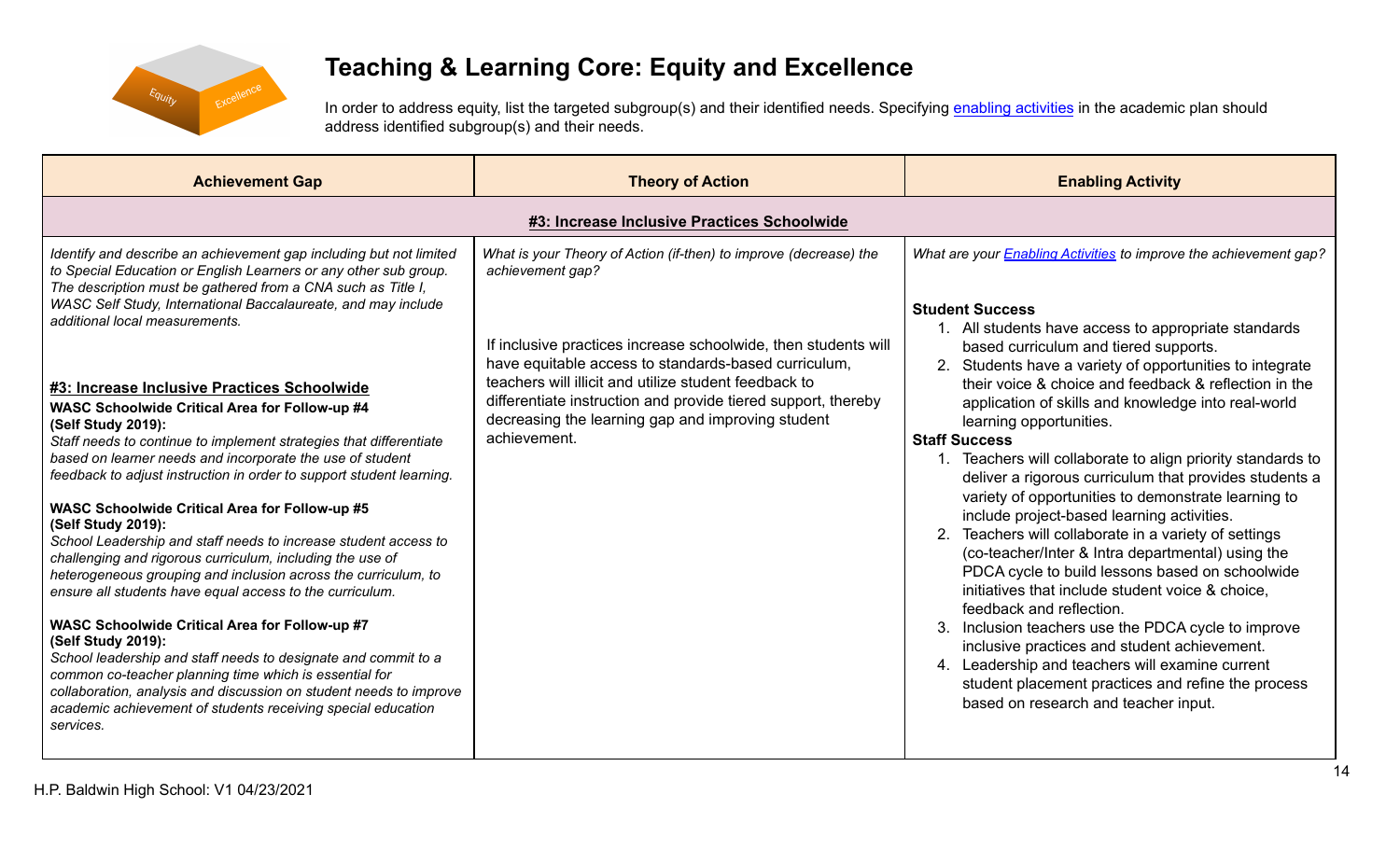

Describe here your complex/school contexts for School Design and Student Voice. Describe here your current and continuing initiatives that will further advance your 2020-21 School Design and Student Voice. Describe here your Conditions for Success for School Design and Student Voice.

| SY 2020-21 Measurable Outcomes                                                                                                                                                                                                                                                                                                                                                                                                                                                                                                                                                                                                                                                                                                                                                                                                                                                              | SY 2021-22 Measurable Outcomes                                                                                                                                                                                                                                                                                                                                                                                                                                                                                                                                                                                                                                                                                                                                                                                                                                                        | SY 2022-23 Measurable Outcomes                                                                                                                                                                                                                                                                                                                                                                                                                                                                                                                                                                                                                                                                                                                                                                                                                                                                                            |  |  |  |  |  |  |  |
|---------------------------------------------------------------------------------------------------------------------------------------------------------------------------------------------------------------------------------------------------------------------------------------------------------------------------------------------------------------------------------------------------------------------------------------------------------------------------------------------------------------------------------------------------------------------------------------------------------------------------------------------------------------------------------------------------------------------------------------------------------------------------------------------------------------------------------------------------------------------------------------------|---------------------------------------------------------------------------------------------------------------------------------------------------------------------------------------------------------------------------------------------------------------------------------------------------------------------------------------------------------------------------------------------------------------------------------------------------------------------------------------------------------------------------------------------------------------------------------------------------------------------------------------------------------------------------------------------------------------------------------------------------------------------------------------------------------------------------------------------------------------------------------------|---------------------------------------------------------------------------------------------------------------------------------------------------------------------------------------------------------------------------------------------------------------------------------------------------------------------------------------------------------------------------------------------------------------------------------------------------------------------------------------------------------------------------------------------------------------------------------------------------------------------------------------------------------------------------------------------------------------------------------------------------------------------------------------------------------------------------------------------------------------------------------------------------------------------------|--|--|--|--|--|--|--|
| #3: Increase Inclusive Practices Schoolwide                                                                                                                                                                                                                                                                                                                                                                                                                                                                                                                                                                                                                                                                                                                                                                                                                                                 |                                                                                                                                                                                                                                                                                                                                                                                                                                                                                                                                                                                                                                                                                                                                                                                                                                                                                       |                                                                                                                                                                                                                                                                                                                                                                                                                                                                                                                                                                                                                                                                                                                                                                                                                                                                                                                           |  |  |  |  |  |  |  |
| What are your Measurable Outcomes around School Design and<br>Student Voice? What are you designing?                                                                                                                                                                                                                                                                                                                                                                                                                                                                                                                                                                                                                                                                                                                                                                                        | What are your Measurable Outcomes around School Design and<br>Student Voice? What are you designing?                                                                                                                                                                                                                                                                                                                                                                                                                                                                                                                                                                                                                                                                                                                                                                                  | What are your Measurable Outcomes around School Design and<br>Student Voice? What are you designing?                                                                                                                                                                                                                                                                                                                                                                                                                                                                                                                                                                                                                                                                                                                                                                                                                      |  |  |  |  |  |  |  |
| 1. Teachers have started to collaborate to identify<br>priority standards in all content and subject areas as<br>the first step in connecting real-world project based<br>learning.<br>2. All teachers will begin to collaborate in a variety of<br>settings (co-teacher/Inter & Intra departmental) using<br>the PDCA cycle to build lessons based on<br>schoolwide initiatives that include student voice &<br>choice, feedback and reflection.<br>3. A system is created to identify and place students in<br>appropriate grade level settings (inclusion and<br>grouping) in all content areas that includes tiered<br>support for teachers.<br>4. Co-teachers are meeting on a consistent basis to use<br>the PDCA cycle to inclusive practices and student<br>achievement.<br>Leadership team develops and implements the PDCA<br>5.<br>cycle for use in all content areas to monitor | Teachers have started to collaborate to identify<br>priority standards in all content and subject areas as<br>the first step in connecting real-world project based<br>learning.<br>2. All teachers will begin to collaborate in a variety of<br>settings (co-teacher/Inter & Intra departmental) using<br>the PDCA cycle to build lessons based on<br>schoolwide initiatives that include student voice &<br>choice, feedback and reflection.<br>3. A system is created to identify and place students in<br>appropriate grade level settings (inclusion and<br>grouping) in all content areas that includes tiered<br>support for teachers.<br>4. Co-teachers are meeting on a consistent basis to use<br>the PDCA cycle to inclusive practices and student<br>achievement.<br>5. Leadership team develops and implements the PDCA<br>cycle for use in all content areas to monitor | 1. Priority standards have been identified in all content<br>and subject areas and teachers have started<br>establishing real-world project based learning<br>assessments aligned to standards.<br>2. Based on PDCA Measurement Tool, 70% of<br>teachers are collaborating in a variety of settings<br>(co-teacher/Inter & Intra departmental) using the<br>PDCA cycle to build lessons based on schoolwide<br>initiatives that include student voice & choice,<br>feedback and reflection.<br>3. A system is being used to identify and place students<br>in appropriate grade level settings (inclusion and<br>grouping) in all content areas that includes tiered<br>support for teachers.<br>4. Based on PDCA Measurement Tool, 70% co-teachers<br>are meeting on a consistent basis to use the PDCA<br>cycle to inclusive practices and student achievement.<br>5. As part of the ongoing PDCA cycle, the leadership |  |  |  |  |  |  |  |
| schoolwide initiatives. (see Goal 1 & 2).                                                                                                                                                                                                                                                                                                                                                                                                                                                                                                                                                                                                                                                                                                                                                                                                                                                   | schoolwide initiatives. (see Goal 1 & 2).                                                                                                                                                                                                                                                                                                                                                                                                                                                                                                                                                                                                                                                                                                                                                                                                                                             | team reviews data collected from department PLCs to<br>monitor implementation effectiveness and determine<br>next steps. (see Goal 1 & 2).                                                                                                                                                                                                                                                                                                                                                                                                                                                                                                                                                                                                                                                                                                                                                                                |  |  |  |  |  |  |  |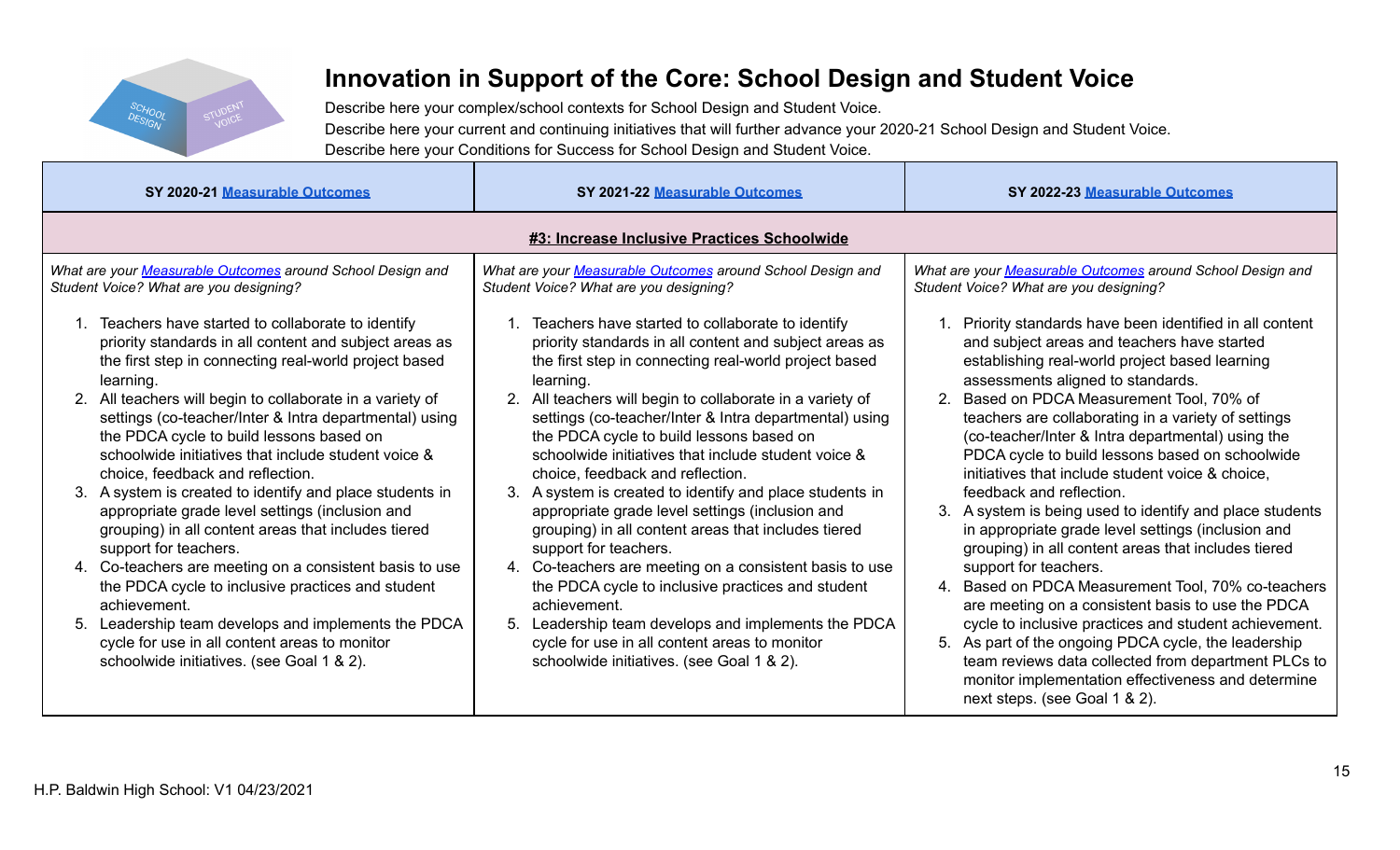| Why are you implementing them?<br>1. Through the self study process, the staff recognized<br>the need to increase rigor and make connections<br>between curriculum and real world learning<br>experiences.<br>2. Based on the 2030 Promise Plan, there is a need for<br>all students to have multiple learning opportunities<br>and experiences to participate in project based<br>learning.<br>3. WASC recommendation from the 2019 Self Study | Why are you implementing them?<br>Through the self study process, the staff recognized<br>the need to increase rigor and make connections<br>between curriculum and real world learning<br>experiences.<br>2. Based on the 2030 Promise Plan, there is a need for<br>all students to have multiple learning opportunities<br>and experiences to participate in project based<br>learning.<br>3. WASC recommendation from the 2019 Self Study | Why are you implementing them?<br>1. Through the self study process, the staff recognized<br>the need to increase rigor and make connections<br>between curriculum and real world learning<br>experiences.<br>2. Based on the 2030 Promise Plan, there is a need for<br>all students to have multiple learning opportunities<br>and experiences to participate in project based<br>learning.<br>3. WASC recommendation from the 2019 Self Study |
|-------------------------------------------------------------------------------------------------------------------------------------------------------------------------------------------------------------------------------------------------------------------------------------------------------------------------------------------------------------------------------------------------------------------------------------------------|----------------------------------------------------------------------------------------------------------------------------------------------------------------------------------------------------------------------------------------------------------------------------------------------------------------------------------------------------------------------------------------------------------------------------------------------|-------------------------------------------------------------------------------------------------------------------------------------------------------------------------------------------------------------------------------------------------------------------------------------------------------------------------------------------------------------------------------------------------------------------------------------------------|
| How will you know that they are causing an improvement?<br>1. Minutes/Data shows teachers are following the PDCA<br>process.<br>2. There is an increase in students engaged in real<br>world learning/PBL activities/lessons.<br>3. Minutes from inclusion team meetings reflect<br>progress in collaborative lesson planning.<br>4. Decrease in the number of Ds & Fs for SpEd<br>students.                                                    | How will you know that they are causing an improvement?<br>Minutes/Data shows teachers are continuing to follow<br>the PDCA process.<br>2. There is an increase from SY 2020-21 in students<br>engaged in real world learning/PBL activities/lessons.<br>Minutes from inclusion team meetings reflect<br>3.<br>progress in collaborative lesson planning.<br>4. Decrease in the number of Ds & Fs for SpEd students<br>from SY 2020-21.      | How will you know that they are causing an improvement?<br>1. Minutes/Data shows teachers are continuing to follow<br>the PDCA process.<br>2. There is an increase from SY 2021-22 in students<br>engaged in real world learning/PBL activities/lessons.<br>Minutes from inclusion team meetings reflect<br>3.<br>progress in collaborative lesson planning.<br>Decrease in the number of Ds & Fs for SpEd students<br>4.<br>from SY 2021-22.   |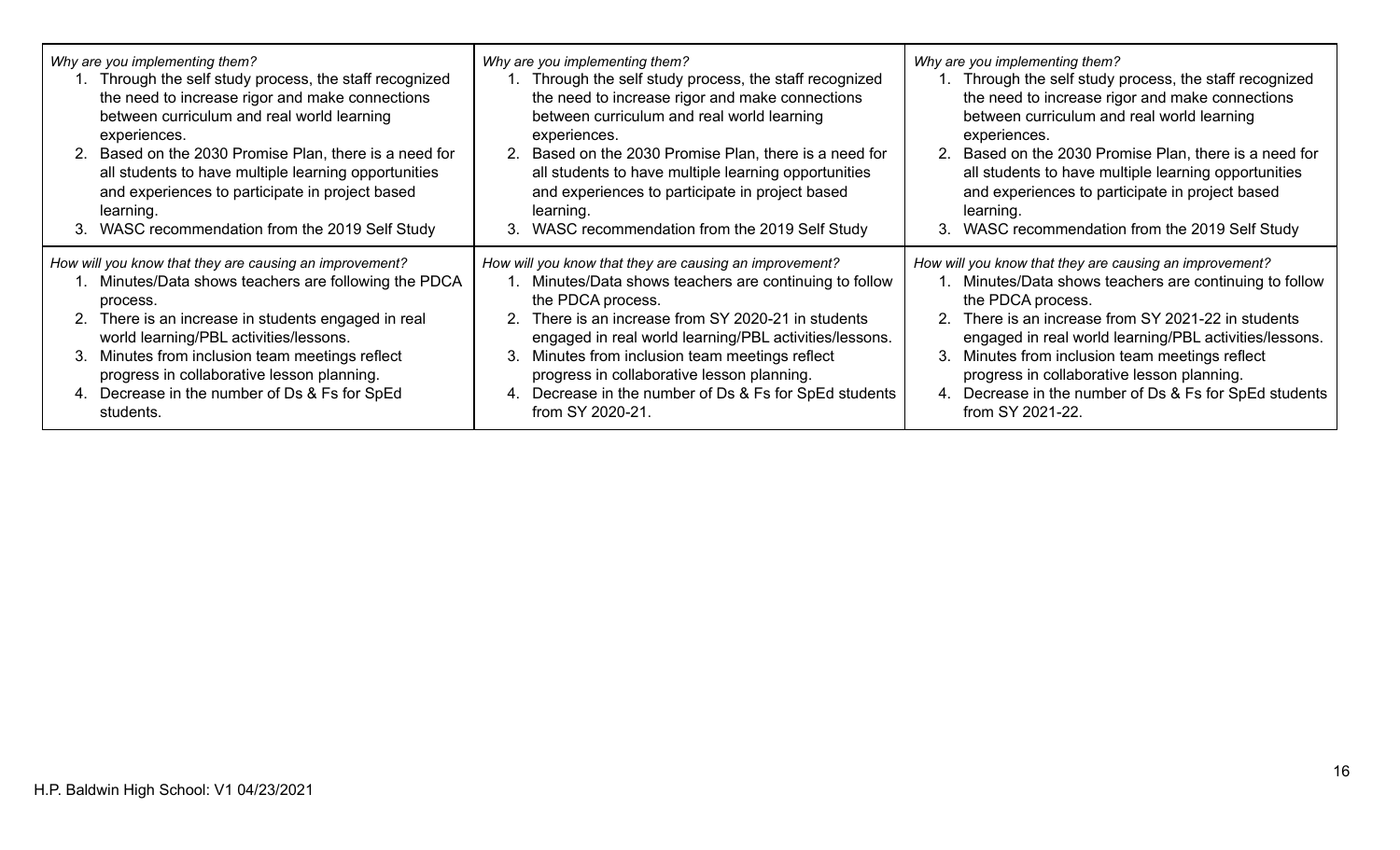

*FOCUS ON SY 2020-21:* Crosswalk enabling activities, measurable outcomes, and budget outlay and monitoring.

| <b>Baseline Measurements</b>                                                                                                                                                                                                                                                                                                                                                                                                                                                                                                                                                                                                                                                                                                                                                                                                                            | <b>Formative Measures</b>                                                                                                                                                                                                                                                                                                                                                                                                                                                                                                                                                                                                                                                                                                                                                                                                                                                                                                                                                                                                                         | <b>Summative Goals</b>                                                                                                                                                                                                                                                                                                                                                                                                                                                                                                                                                                                                                                                                                                                                                                                                                                                                                             |  |  |  |  |  |  |  |
|---------------------------------------------------------------------------------------------------------------------------------------------------------------------------------------------------------------------------------------------------------------------------------------------------------------------------------------------------------------------------------------------------------------------------------------------------------------------------------------------------------------------------------------------------------------------------------------------------------------------------------------------------------------------------------------------------------------------------------------------------------------------------------------------------------------------------------------------------------|---------------------------------------------------------------------------------------------------------------------------------------------------------------------------------------------------------------------------------------------------------------------------------------------------------------------------------------------------------------------------------------------------------------------------------------------------------------------------------------------------------------------------------------------------------------------------------------------------------------------------------------------------------------------------------------------------------------------------------------------------------------------------------------------------------------------------------------------------------------------------------------------------------------------------------------------------------------------------------------------------------------------------------------------------|--------------------------------------------------------------------------------------------------------------------------------------------------------------------------------------------------------------------------------------------------------------------------------------------------------------------------------------------------------------------------------------------------------------------------------------------------------------------------------------------------------------------------------------------------------------------------------------------------------------------------------------------------------------------------------------------------------------------------------------------------------------------------------------------------------------------------------------------------------------------------------------------------------------------|--|--|--|--|--|--|--|
| #3: Increase Inclusive Practices Schoolwide                                                                                                                                                                                                                                                                                                                                                                                                                                                                                                                                                                                                                                                                                                                                                                                                             |                                                                                                                                                                                                                                                                                                                                                                                                                                                                                                                                                                                                                                                                                                                                                                                                                                                                                                                                                                                                                                                   |                                                                                                                                                                                                                                                                                                                                                                                                                                                                                                                                                                                                                                                                                                                                                                                                                                                                                                                    |  |  |  |  |  |  |  |
| Add beginning of the year measurements here.                                                                                                                                                                                                                                                                                                                                                                                                                                                                                                                                                                                                                                                                                                                                                                                                            | Add throughout the year measurements here.                                                                                                                                                                                                                                                                                                                                                                                                                                                                                                                                                                                                                                                                                                                                                                                                                                                                                                                                                                                                        | Add end of year goals here.                                                                                                                                                                                                                                                                                                                                                                                                                                                                                                                                                                                                                                                                                                                                                                                                                                                                                        |  |  |  |  |  |  |  |
| 1. PD has been provided to help teachers understand<br>the process of unpacking standards and identifying<br>priority standards.<br>2. SY 2020-21 PD Calendar reflects time for teacher<br>collaboration in a variety of settings<br>(co-teacher/Inter & Intra departmental) using the<br>PDCA cycle to build lessons based on schoolwide<br>initiatives that include student voice & choice,<br>feedback and reflection.<br>The current process of identifying and placing<br>3.<br>students in appropriate grade level settings<br>(inclusion and grouping) in all content areas is<br>evaluated and revised.<br>4. SY 2020-21 PD Calendar reflects PD on inclusive<br>practices and time for co-teachers to collaborate<br>5. Leadership team has received training on the<br>PDCA model and has started developing a system<br>for using the model. | 1. Teachers have started to collaborate to identify priority<br>standards in all content and subject areas as the first<br>step in connecting real-world project based learning.<br>2. All teachers will begin to collaborate in a variety of<br>settings (co-teacher/Inter & Intra departmental) using<br>the PDCA cycle to build lessons based on<br>schoolwide initiatives that include student voice &<br>choice, feedback and reflection.<br>3. A system is created to identify and place students in<br>appropriate grade level settings (inclusion and<br>grouping) in all content areas and teachers have<br>identified areas of need for support.<br>Teachers have received training on effective inclusive<br>4.<br>practices and have started using meeting time to<br>collaborate (including co-teachers) to plan, implement,<br>observe, and reflect on instructional practices that<br>include inclusive strategies.<br>Schoolwide initiatives have been prioritized and the<br>5.<br>leadership team is practicing the PDCA model. | 1. Teachers continue to identify priority standards in all<br>content and subject areas as the first step in connecting<br>real-world project based learning.<br>2. All teachers will begin to collaborate in a variety of<br>settings (co-teacher/Inter & Intra departmental) using<br>the PDCA cycle to build lessons based on schoolwide<br>initiatives that include student voice & choice, feedback<br>and reflection.<br>3. A system is created to identify and place students in<br>appropriate grade level settings (inclusion and<br>grouping) in all content areas that includes tiered<br>support for teachers.<br>4. Co-teachers are meeting on a consistent basis to use<br>the PDCA cycle to inclusive practices and student<br>achievement.<br>Leadership team develops and implements the PDCA<br>5.<br>cycle for use in all content areas to monitor schoolwide<br>initiatives. (see Goal 1 & 2). |  |  |  |  |  |  |  |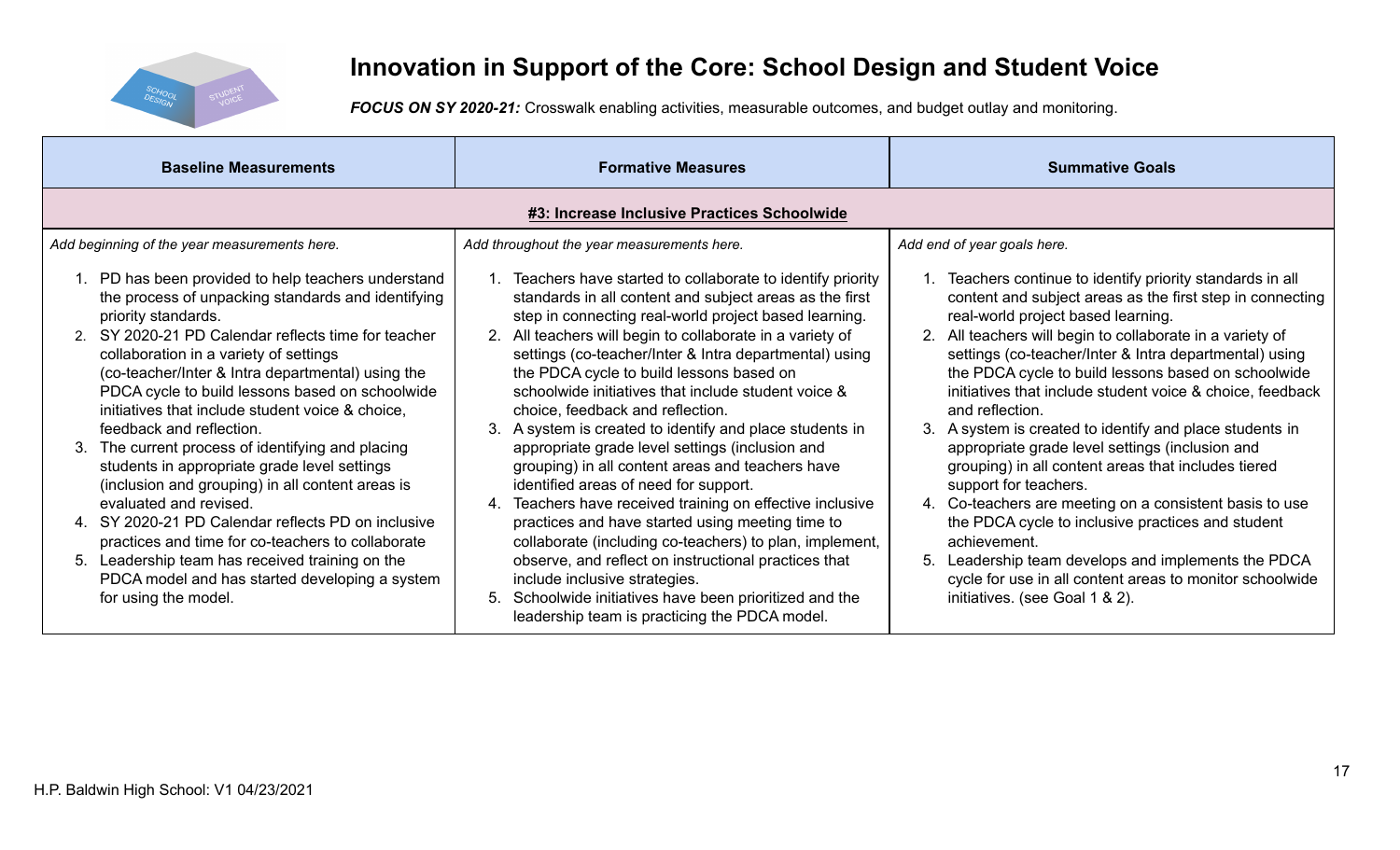### **Student Outcomes (SY 2020-21)**

| <b>Measurable Outcome(s)</b>                                                                                                                                                                     | <b>Enabling Activity</b>                                                                                                                                                                  | <b>Duration</b><br>Fall, Spring,<br>Yearlong | Source of<br><b>Funds</b><br>Program ID | <b>School Monitoring</b><br><b>Activity</b>                                                                                        | <b>Frequency</b><br>Quarter, Semester,<br>Annual | <b>Complex Monitoring Activity</b><br>(to be completed by CAS) |
|--------------------------------------------------------------------------------------------------------------------------------------------------------------------------------------------------|-------------------------------------------------------------------------------------------------------------------------------------------------------------------------------------------|----------------------------------------------|-----------------------------------------|------------------------------------------------------------------------------------------------------------------------------------|--------------------------------------------------|----------------------------------------------------------------|
| All students are placed<br>appropriately and have access<br>to appropriate standards based<br>curriculum and tiered supports.                                                                    | All students are appropriately placed<br>using a designated process that<br>includes student voice and choice.                                                                            | Fall                                         |                                         | Master Schedule, PDCA,<br>School Leadership Team,<br>SSCs, EL Coordinator                                                          | Annual                                           |                                                                |
|                                                                                                                                                                                                  | All students are receiving differentiated<br>instruction and assessments to improve<br>student achievement.                                                                               | Yearlong                                     |                                         | Data Teams, Admin<br>Walkthroughs, Peer<br>Sharing, iReady                                                                         | Quarterly                                        |                                                                |
| Students have a variety of<br>opportunities to integrate voice<br>& choice and feedback &<br>reflection in the application of<br>skills and knowledge into<br>real-world learning opportunities. | All students will participate in at least<br>one real-world learning opportunity or<br>project (ex: senior project, PBA, history<br>day, science project, etc) by the end of<br>the year. | Yearlong                                     |                                         | Peer sharing, student<br>reflections, Department<br>Minutes, School<br>Leadership Team,<br><b>Instructional Leadership</b><br>Team | Annual                                           |                                                                |

### **Staff Outcomes (SY 2020-21)**

| <b>Measurable Outcome(s)</b>                                                                                                                                                           | <b>Enabling Activity</b>                                                                                                          | <b>Duration</b><br>Fall, Spring,<br>Yearlong | Source of<br><b>Funds</b><br>Program ID | <b>School Monitoring</b><br><b>Activity</b>                                                                        | <b>Frequency</b><br>Quarter, Semester,<br>Annual | <b>Complex Monitoring Activity</b><br>(to be completed by CAS) |
|----------------------------------------------------------------------------------------------------------------------------------------------------------------------------------------|-----------------------------------------------------------------------------------------------------------------------------------|----------------------------------------------|-----------------------------------------|--------------------------------------------------------------------------------------------------------------------|--------------------------------------------------|----------------------------------------------------------------|
| Teachers have started to<br>collaborate to identify priority<br>standards in all content and<br>subject areas as the first step in<br>connecting real-world project<br>based learning. | Professional development and PD time<br>will be provided to help teachers<br>unpack standards and identify priority<br>standards. | Yearlong                                     |                                         | PD Calendar, Department<br><b>Identified Priority</b><br>Standards, DHs, School<br>Leadership Team (SLT),<br>Admin | Quarterly                                        |                                                                |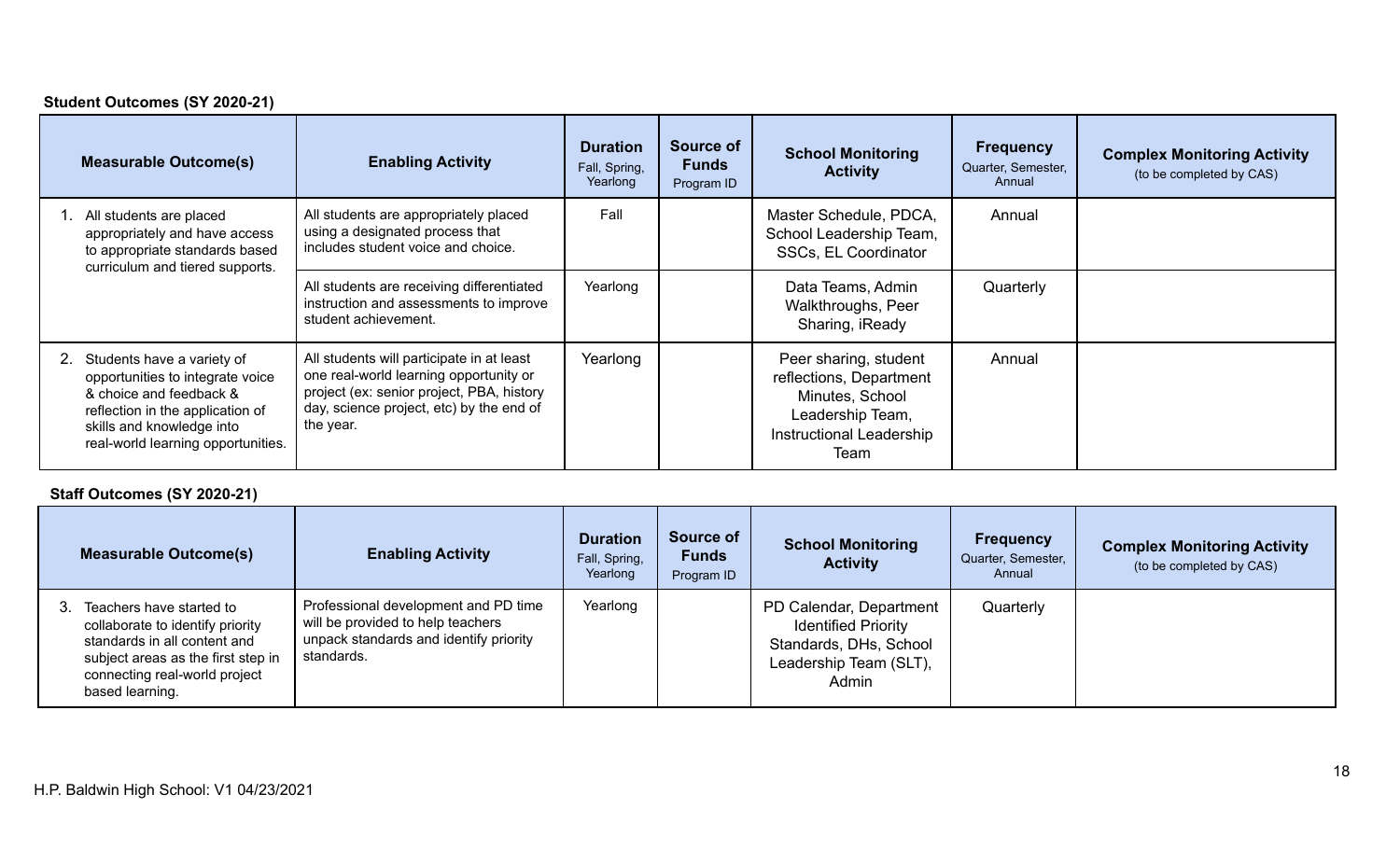|                                                                                                                                                                                                   | Teachers will determine priority<br>standards within their department that<br>can be utilized across all content areas.                                                                                                      | Yearlong | PD Calendar, Department<br><b>Identified Priority</b><br>Standards, DHs, Admin          | Quarterly |  |
|---------------------------------------------------------------------------------------------------------------------------------------------------------------------------------------------------|------------------------------------------------------------------------------------------------------------------------------------------------------------------------------------------------------------------------------|----------|-----------------------------------------------------------------------------------------|-----------|--|
|                                                                                                                                                                                                   | Teachers will create rubrics to<br>determine proficiency to be used across<br>all content areas.                                                                                                                             | Yearlong | Rubrics, Data PLC Notes,<br>DHs, Admin                                                  | Quarterly |  |
|                                                                                                                                                                                                   | Teachers will identify existing project<br>based models already occurring at BHS<br>and determine how to integrate other<br>departments into those project based<br>learning opportunities.                                  | Yearlong | Teachers, Pacing Guides,<br>PDCA, Instructional<br>Leadership Team                      | Semester  |  |
| 4. All teachers will begin to<br>collaborate in a variety of<br>settings (co-teacher/Inter &                                                                                                      | Determine a system/model for obtaining<br>and integrating student voice, choice,<br>feedback and reflection.                                                                                                                 | Spring   | Instructional Leadership<br>Team, SAC/Student Gov't                                     | Annual    |  |
| Intra departmental) using the<br>PDCA cycle to build lessons<br>based on schoolwide initiatives<br>that include student voice &<br>choice, feedback and reflection.                               | Align PD time to create inter and intra<br>departmental lessons that integrate<br>student voice & choice, feedback and<br>reflection methods.                                                                                | Yearlong | PD Calendar, IDUs, Peer<br>Sharing, Department<br>Minutes, Admin                        | Quarterly |  |
| 5. A system is created to identify<br>and place students in<br>appropriate grade level settings<br>(inclusion and grouping) in all<br>content areas that includes<br>tiered support for teachers. | A schoolwide process is clearly<br>identified that outlines the placement<br>process for all students including:<br>Special Needs, English Learners,<br>Advanced Placement, Honors, and<br>other courses as needed. (SW 6 i) | Fall     | Master Schedule, PDCA,<br>School Leadership Team,<br>Registrar, SSCs, EL<br>Coordinator | Annual    |  |
|                                                                                                                                                                                                   | A schoolwide process is used to<br>appropriately place all students.                                                                                                                                                         | Fall     | Master Schedule, PDCA,<br>School Leadership Team,<br>Registrar, SSCs, EL<br>Coordinator | Annual    |  |
| 6. Provide training for the staff on<br>the PDCA cycle and reflect on<br>the effectiveness of the process<br>quarterly.                                                                           | Provide training for the staff on the<br>PDCA cycle and reflect on the<br>effectiveness of the process quarterly.                                                                                                            | Fall     | Admin, District, State<br>Personnel                                                     | Annual    |  |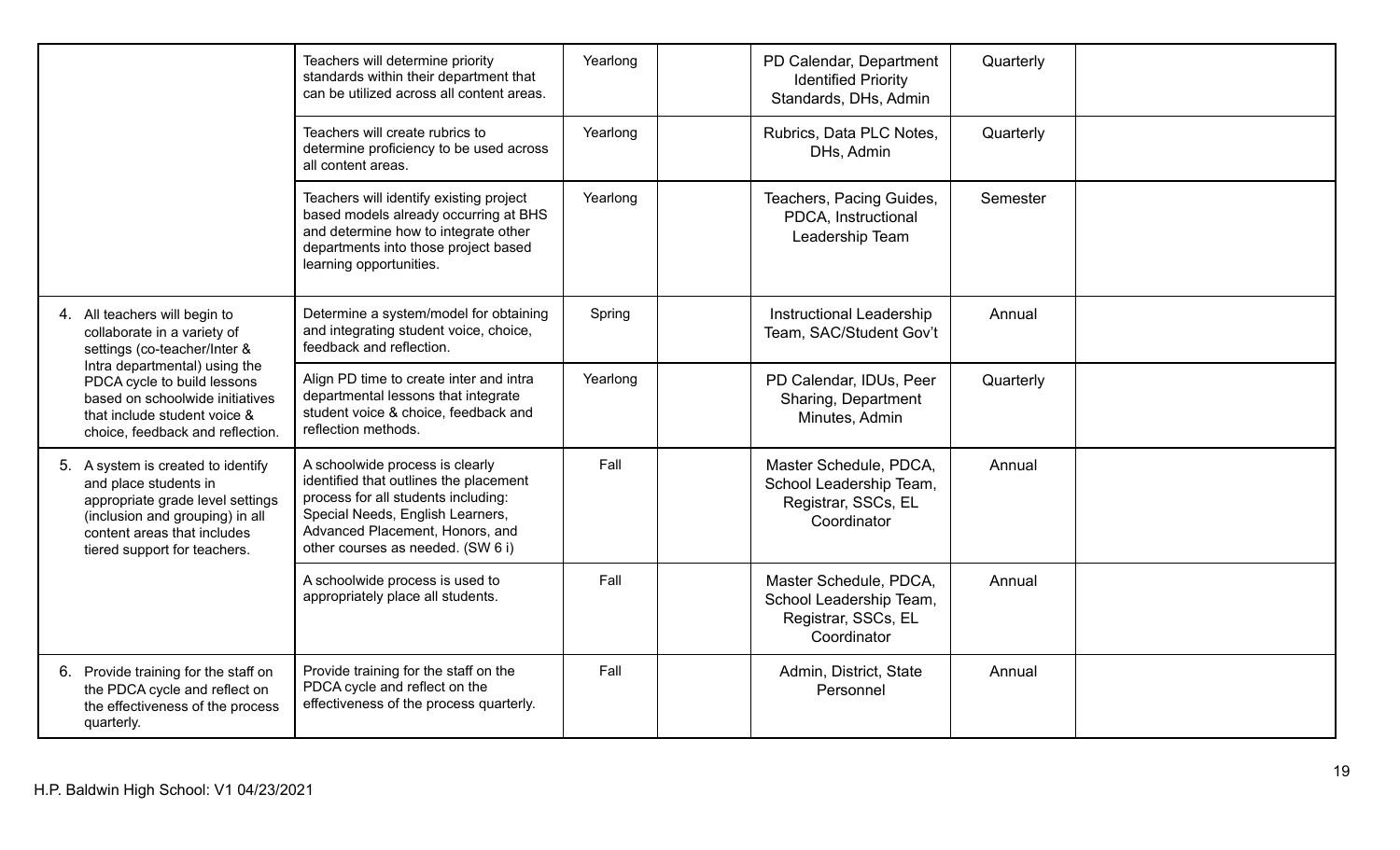|                                                                                                                                                       | Provide training for staff on effective<br>inclusive practices.(SW 6 i)                                                                                                          | Fall     | Admin, SPEd DH, EL<br>Coordinator                                                       | Annual                 |  |
|-------------------------------------------------------------------------------------------------------------------------------------------------------|----------------------------------------------------------------------------------------------------------------------------------------------------------------------------------|----------|-----------------------------------------------------------------------------------------|------------------------|--|
|                                                                                                                                                       | Create a collaborative coaching model<br>that includes time for teachers to plan,<br>implement, observe, and reflect on<br>instructional practices as part of the<br>PDCA cycle. | Spring   | PD Calendar, ADMIN.,<br>Mentor Coordinator, Peer<br>Sharing, PDCA                       | Quarterly,<br>Annually |  |
|                                                                                                                                                       | A PD schedule will be designed to<br>provide co-teachers time to meet<br>weekly.                                                                                                 | Yearlong | PD Calendar, Admin                                                                      | Quarterly              |  |
| Leadership team develops and<br>implements the PDCA cycle for<br>use in all content areas to<br>monitor school wide initiatives.<br>(see Goal 1 & 2). | Prioritize school wide initiatives and<br>develop and implement an ongoing<br>cycle of PDCA for these initiatives.(limit)                                                        | Yearlong | School Leadership Team<br>(SLT), Instructional<br>Leadership Team (ILT),<br><b>PDCA</b> | Quarterly              |  |
|                                                                                                                                                       | Research, design, and calibrate a<br>PDCA measurement tool that<br>addresses a focus based on the<br>schoolwide initiatives.                                                     | Fall     | SLT, ILT, PDCA Tool,<br><b>Meeting Minutes</b>                                          | Annual                 |  |

Pilot Design<br>Projects Thinking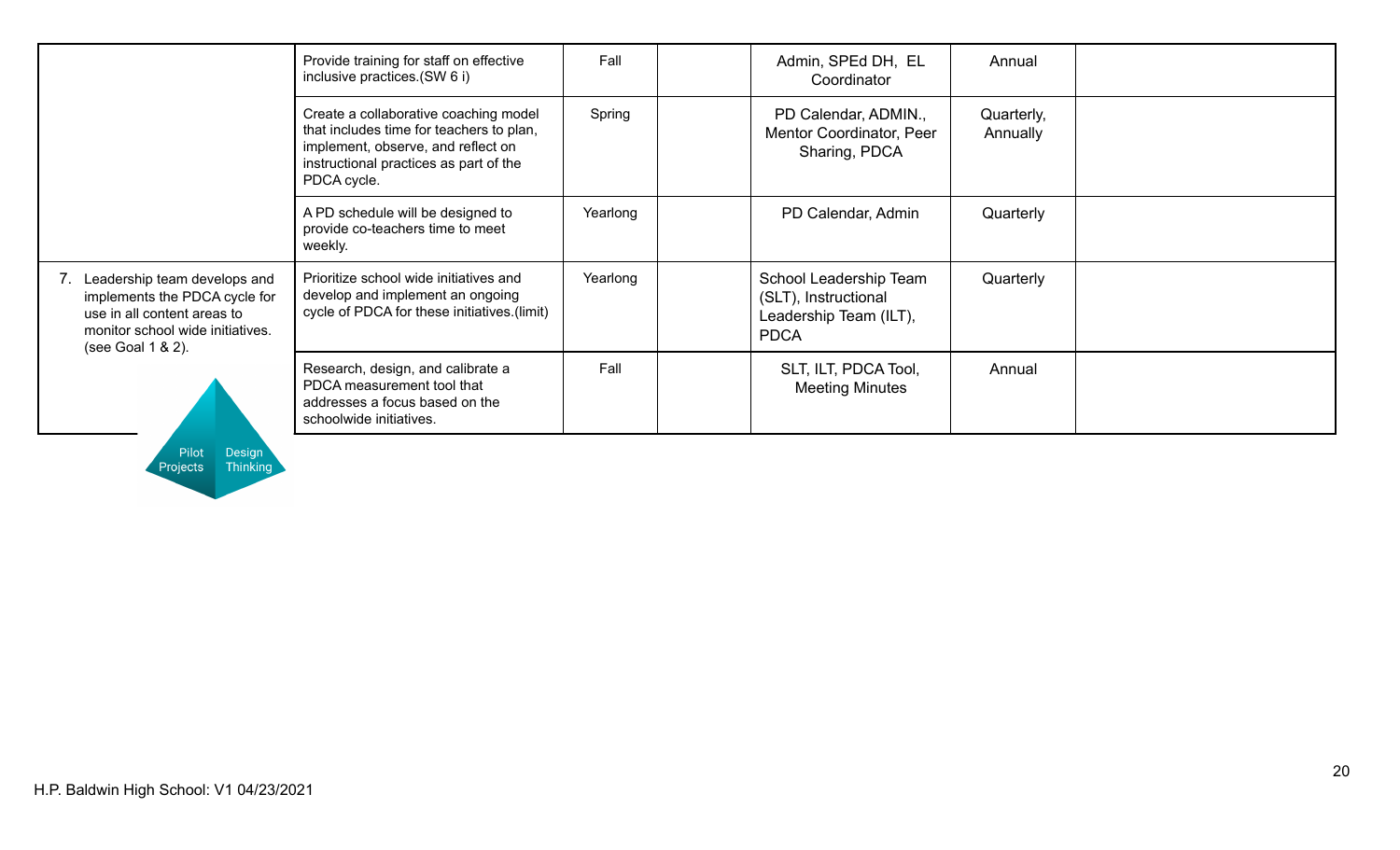### **Pipeline of Emerging Ideas: Pilot Projects and Design Thinking**

When HIDOE references innovation and emerging ideas, the Department is responding to important mindsets that embrace new ideas, replace dated practices, and strive for better solutions. Therefore, the Learning Organization must be prepared to uphold innovative learning environments that elevate a school's collective work, expand capacity to improve, and continuously advance student learning.

The HIDOE 2030 Promise Plan will be drafted to help school communities open conversations about the *Pipeline of Emerging Ideas*.

| <b>School Ideas for Innovation and Pilot Projects</b>                              |                                                                                       | <b>Conditions for Success</b>                                                 |  |  |
|------------------------------------------------------------------------------------|---------------------------------------------------------------------------------------|-------------------------------------------------------------------------------|--|--|
| Please describe your school's ideas around innovation and pilot projects.          |                                                                                       | Please describe your Conditions for Success:                                  |  |  |
| Increase opportunities in Career Pathways for students.                            |                                                                                       | 1. Possible schedule changes, course offerings, Professional Development (PD) |  |  |
| Provide opportunities for financial literacy courses.<br>2.                        |                                                                                       | 2. Resources (\$) and community partnerships                                  |  |  |
| 3.<br>Provide AVID strategies to reach all students.                               |                                                                                       | 3. Resources, Training, Professional Development (PD)                         |  |  |
| 4.                                                                                 | Provide opportunities for students to take courses outside of their homeschool.       | 4. Resources, Complex and school agreements                                   |  |  |
| Develop a Podcast for students to communicate to school, community and other<br>5. |                                                                                       | 5. Resources and possible course offerings or club creation                   |  |  |
| stakeholders.<br>6.                                                                | Provide opportunities for students to participate in International Baccalaureate (IB) | 6. Resources, course offerings based on student interests, IB partnerships    |  |  |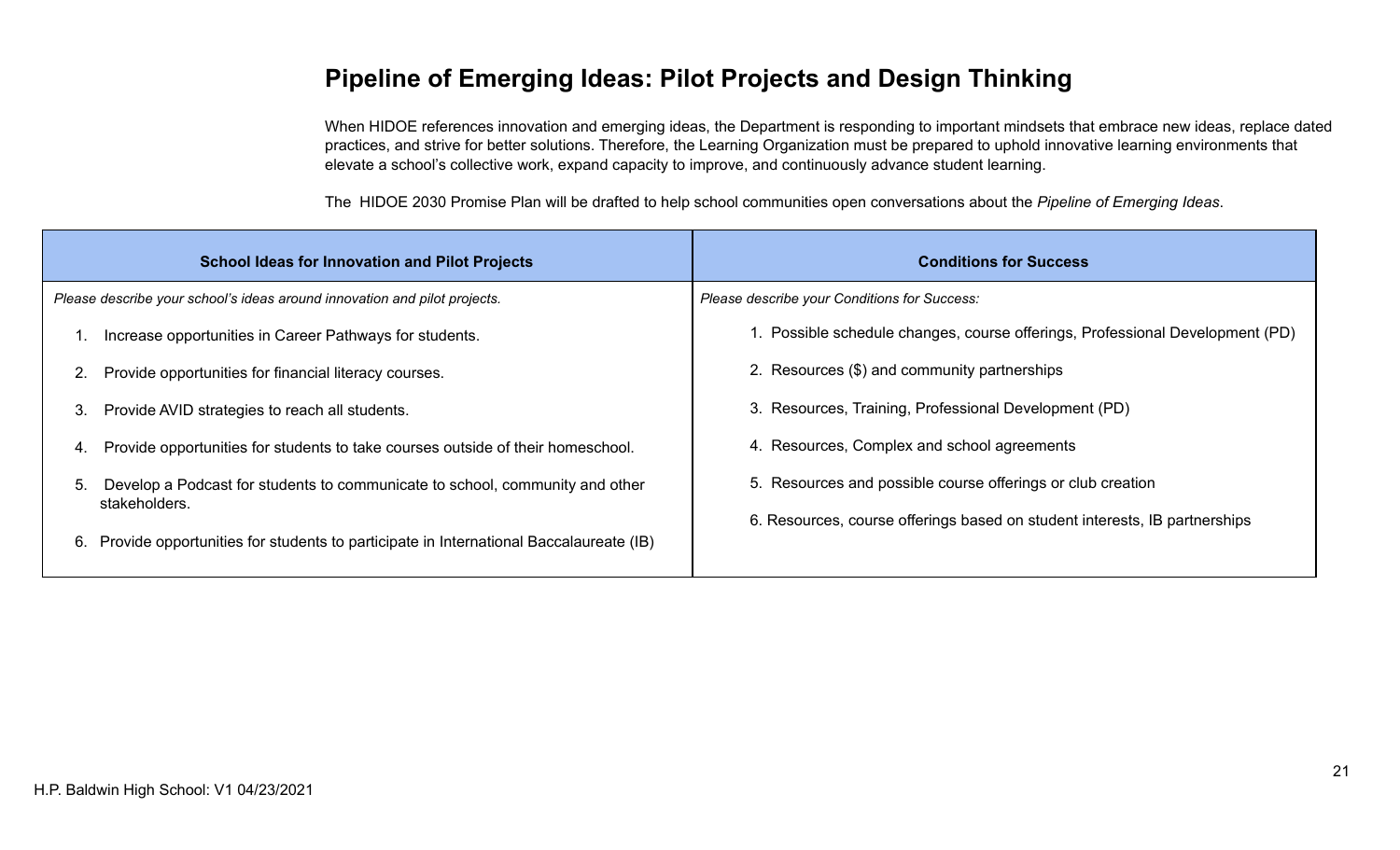#### **Title I Addendum to the 2021 Academic Plan (AcPlan), School Year 2021-22**

**School Name: Baldwin High School Date: 4.23.2021**

#### **Directions:**

- 1. All schoolwide (SW) program plan requirements must be addressed in the AcPlan and/or through other evidence.
- 2. Within the AcPlan, label locations where SW program plan requirements are addressed, if applicable (e.g. SW 5, SW 6, SW 7).
- 3. On this document, summarize locations in the AcPlan and other evidence that SW program plan requirements are addressed.

| <b>SW Program Plan Requirements (ESSA 1114(b))</b>                                                                                                                                                                                                                                                                                                                                                                                                                                                                                        | <b>Location in the AcPlan</b><br>where the SW Program<br><b>Plan Requirement is</b><br>addressed<br>(e.g. page #, section) | Other evidence that the SW<br><b>Program Plan Requirement is</b><br>addressed<br>(e.g. CNA, SCC Assurances) |
|-------------------------------------------------------------------------------------------------------------------------------------------------------------------------------------------------------------------------------------------------------------------------------------------------------------------------------------------------------------------------------------------------------------------------------------------------------------------------------------------------------------------------------------------|----------------------------------------------------------------------------------------------------------------------------|-------------------------------------------------------------------------------------------------------------|
| SW 1: The school's Academic Plan is based on a comprehensive needs<br>assessment of the entire school that takes into account information on the<br>academic achievement of children in relation to the challenging State academic<br>standards, particularly the needs of those children who are failing, or are at-risk<br>of failing to meet the challenging academic standards.                                                                                                                                                       | Page # 2, 6 & 8                                                                                                            | WASC Self Study (CNA)                                                                                       |
| SW 2: The school's Academic Plan is developed with the involvement of<br>parents and other members of the community to be served and individuals who<br>will carry out such plan, including teachers, principals, other school leaders,<br>paraprofessionals, complex area staff, to the extent feasible, and if appropriate,<br>specialized instructional support personnel, technical assistance providers,<br>school staff, if the plan relates to a secondary school, students, and other<br>individuals as determined by the school. | Page # 2, 3, 6                                                                                                             | <b>SCC</b> Assurances<br>Staff Meeting(s)                                                                   |
| SW 3: The school's Academic Plan and its implementation shall be regularly<br>monitored and revised as necessary based on student needs to ensure that all<br>students are provided opportunities to meet the challenging State academic<br>standards                                                                                                                                                                                                                                                                                     | Page $# 5, 7, 8, 11-13$                                                                                                    | <b>ILT</b> Meetings<br><b>Student Forum/Government</b><br>Counseling Team<br>Administrative Walk-Throughs   |
| SW 4: The school's Academic Plan is available to the Hawaii Department of<br>Education, parents, and the public and the information contained in such plan is                                                                                                                                                                                                                                                                                                                                                                             | Page # $2&6$                                                                                                               | School Website<br><b>SCC</b> Meetings<br><b>Family Events</b>                                               |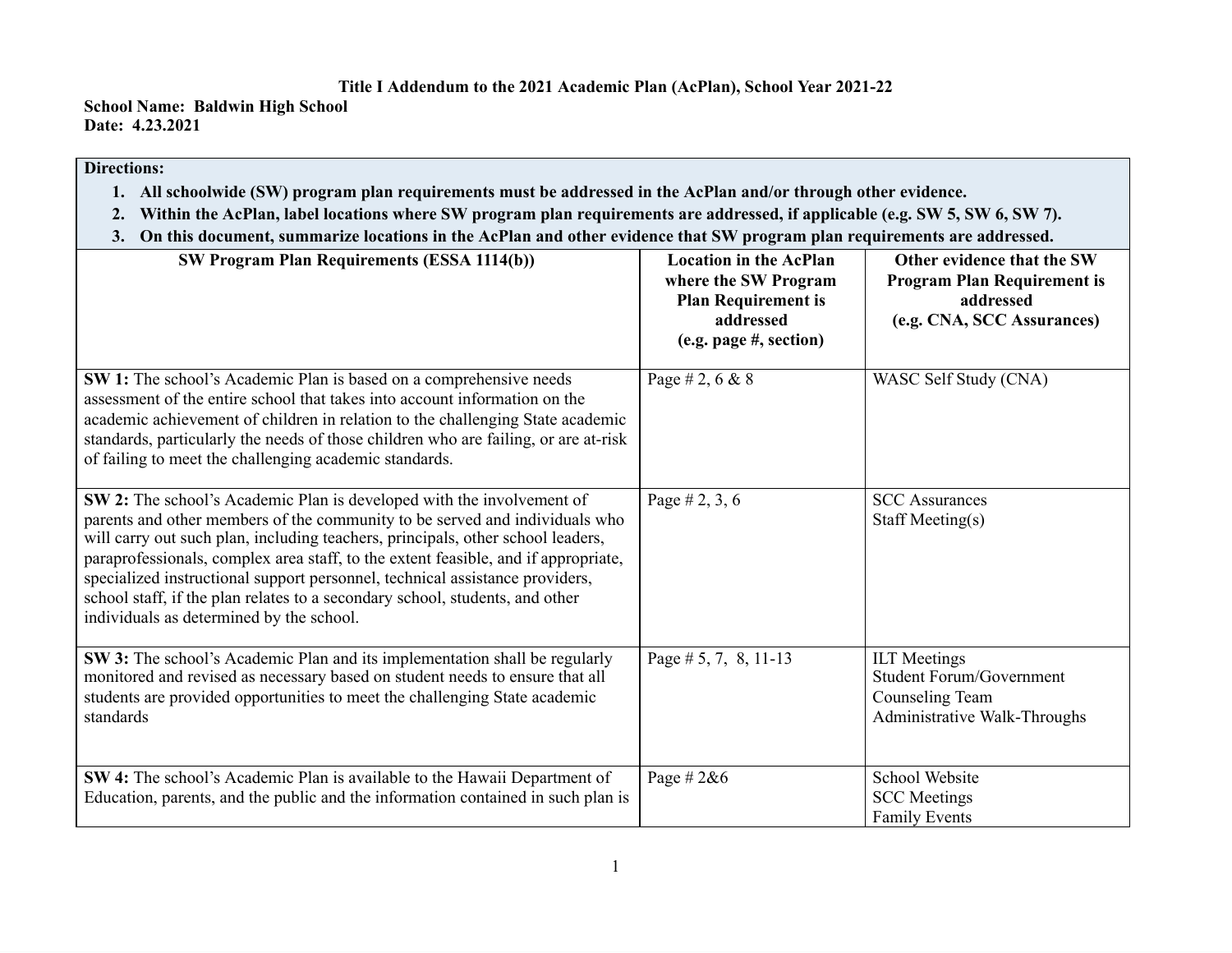#### **Title I Addendum to the 2021 Academic Plan (AcPlan), School Year 2021-22**

#### **School Name: Baldwin High School Date: 4.23.2021**

| in an understandable and uniform format and, to the extent practicable,<br>provided in a language that the parents can understand.                                                                                                                                                                                                                                                                                                                                                                                            |                                                                          | T1 Meetings                                                                |
|-------------------------------------------------------------------------------------------------------------------------------------------------------------------------------------------------------------------------------------------------------------------------------------------------------------------------------------------------------------------------------------------------------------------------------------------------------------------------------------------------------------------------------|--------------------------------------------------------------------------|----------------------------------------------------------------------------|
| SW 5: If appropriate and applicable, the Academic Plan is developed in<br>coordination and integration with other federal, state, and local services,<br>resources, and programs (e.g., programs supported under this Act, violence<br>prevention programs, nutrition programs, housing programs, Head Start<br>programs, adult education programs, career and technical education programs,<br>and schools implementing comprehensive support and improvement activities<br>or targeted support and improvement activities). | Page # 5-12                                                              | <b>Blue Zones</b><br><b>Family Events</b><br>CTE-Maui College partnerships |
| SW 6: The Academic Plan includes a description of the strategies that the<br>school will be implementing to address school needs, including a description of<br>how such strategies will-                                                                                                                                                                                                                                                                                                                                     |                                                                          | WASC Self Study (CNA)<br>EL<br><b>RTI</b><br><b>MTSS</b>                   |
| (i) provide opportunities for all children, including each of the subgroups of<br>students (i.e. economically disadvantaged, major racial and ethnic groups,<br>children with disabilities, English learners) to meet the challenging State<br>academic standards;                                                                                                                                                                                                                                                            | P. 12 tech subscriptions<br>P. 19 placement<br>P. 20 inclusive practices | Professional Development<br><b>SEL</b><br>Maui College Partnership         |
| (ii) use methods and instructional strategies that strengthen the academic<br>program in the school, increase the amount and quality of learning time, and<br>help provide an enriched and accelerated curriculum, which may include<br>programs, activities, and courses necessary to provide a well-rounded<br>education; and                                                                                                                                                                                               | P.13 Project based learning                                              |                                                                            |
| (iii) address the needs of all children in the school, but particularly the needs of<br>those at risk of not meeting the challenging State academic standards, through<br>activities which may include-<br>(I) counseling, school-based mental health programs, specialized                                                                                                                                                                                                                                                   |                                                                          |                                                                            |
| instructional support services, mentoring services, and other<br>strategies to improve students' skills outside the academic subject<br>areas;                                                                                                                                                                                                                                                                                                                                                                                | P. 3 SEL training                                                        |                                                                            |
| (II) preparation for and awareness of opportunities for postsecondary<br>education and the workforce, which may include career and                                                                                                                                                                                                                                                                                                                                                                                            | P.13 Senior Project                                                      |                                                                            |